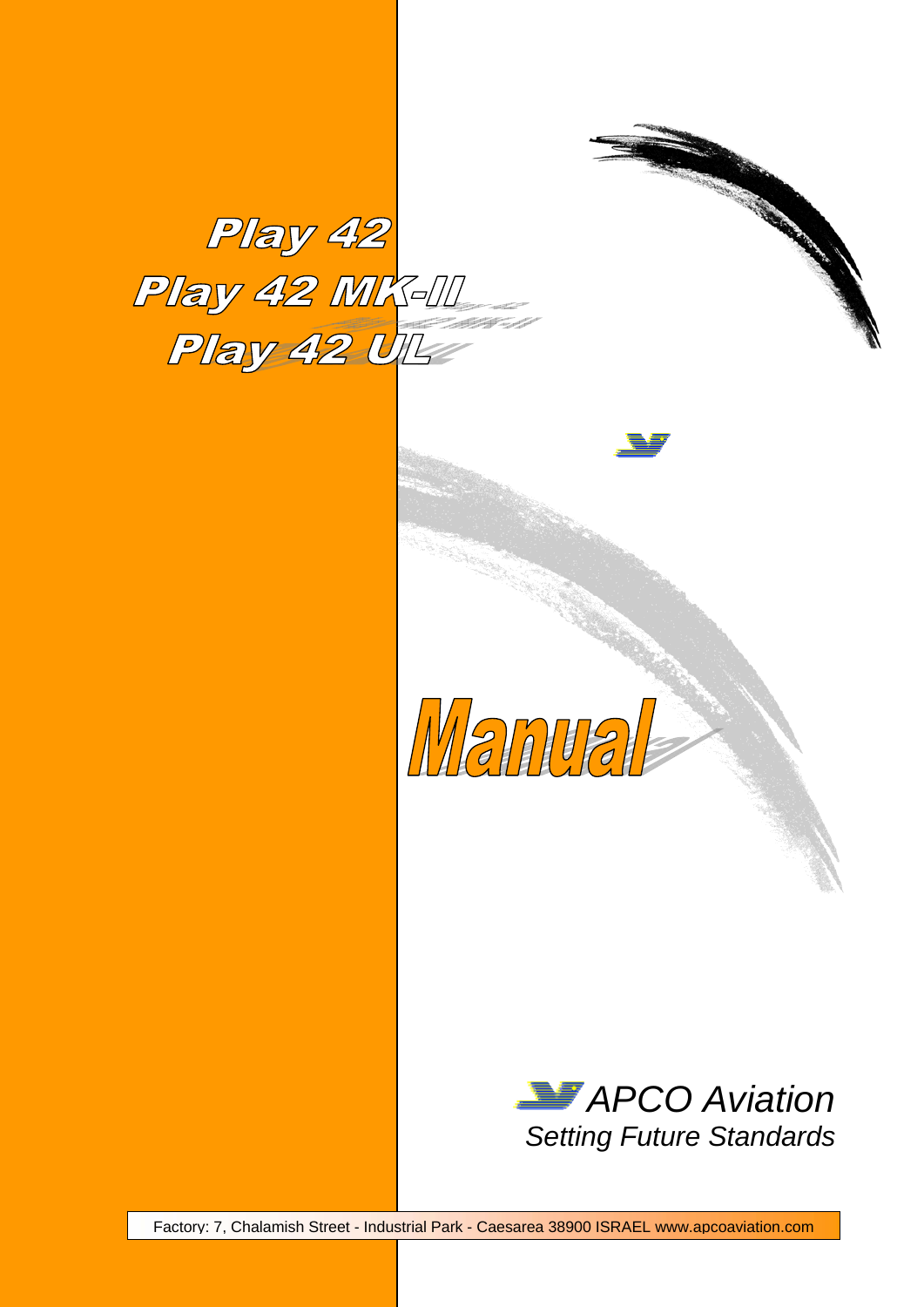#### **CONTENTS:**

| 1                     |  |
|-----------------------|--|
| 2                     |  |
| 3                     |  |
| 4                     |  |
| 5                     |  |
| 6                     |  |
| 7                     |  |
| 8                     |  |
| 9                     |  |
| 10                    |  |
| 11                    |  |
| 12                    |  |
| 12.1                  |  |
| 12.2                  |  |
| 12.3                  |  |
| 12.4                  |  |
| 12.5                  |  |
| 13                    |  |
| 13.1                  |  |
| 13.2                  |  |
| 13.3                  |  |
| 13.4                  |  |
|                       |  |
| 14.1                  |  |
| 14.2                  |  |
| 14.3                  |  |
| 14.4<br><b>CRAVAT</b> |  |
| 14.5                  |  |
| 14.6                  |  |
| 14.7                  |  |
| 14.8                  |  |
| 14.8.1                |  |
|                       |  |
| 14.9                  |  |
| 14.10                 |  |
| 14.11                 |  |
|                       |  |
| 15.1                  |  |
|                       |  |
|                       |  |
| 16                    |  |
| 17                    |  |
| 18                    |  |
| 19                    |  |
| 20                    |  |
| 21                    |  |
|                       |  |
|                       |  |
|                       |  |
|                       |  |

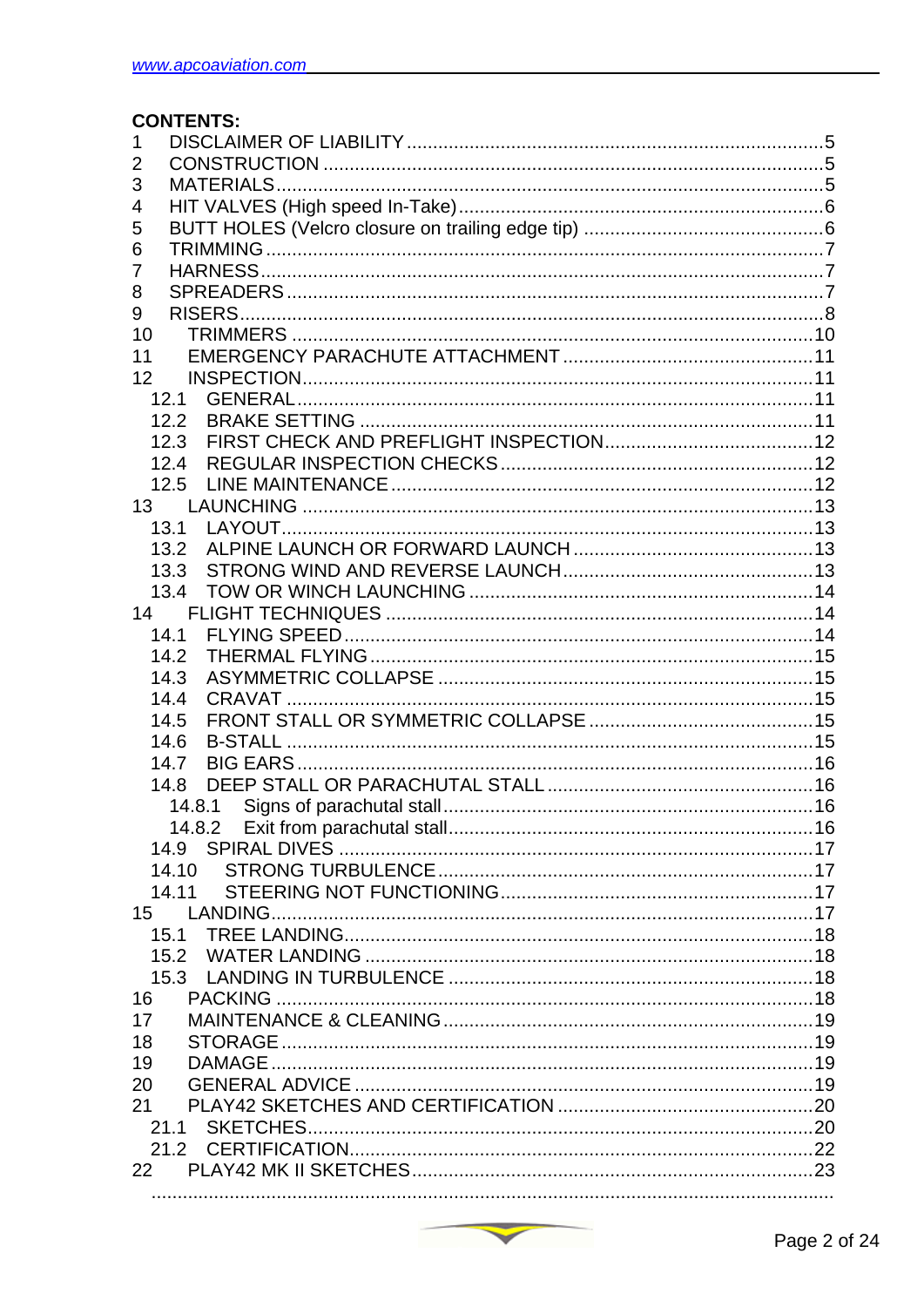

### !!! WARNING

**This is not a training manual.** Attempting to fly this or any other paraglider without proper instruction from a qualified professional instructor is extremely dangerous to yourself and bystanders.

Apco Aviation's gliders are carefully manufactured and inspected at the factory. Please use the glider only as described in this manual. Do not make any changes to the glider. AS WITH ANY SPORT - WITHOUT TAKING THE APPROPRIATE PRECAUTIONS, PARAGLIDING CAN BE DANGEROUS.

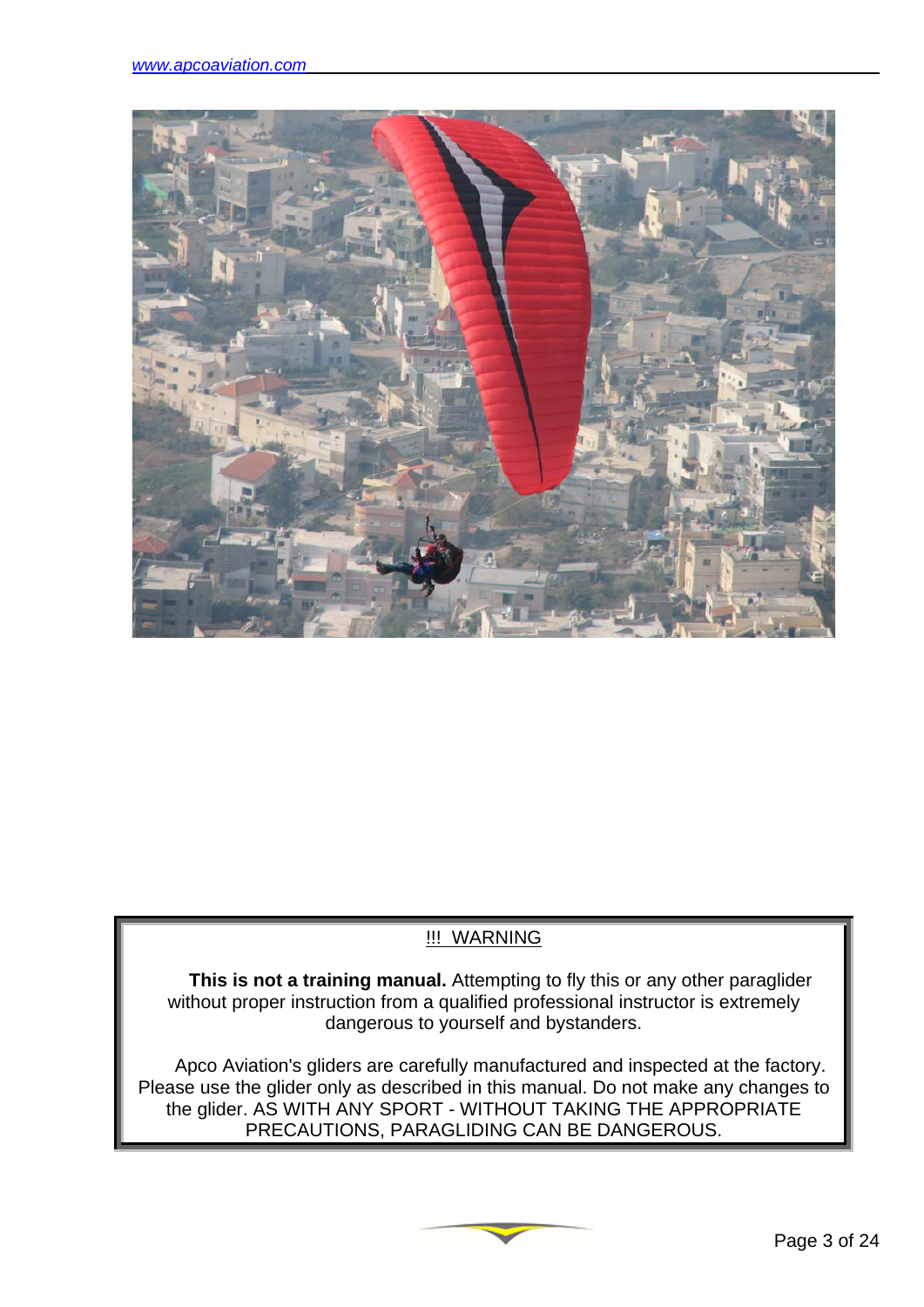| <b>GLIDER TECHNICAL DATA</b> |
|------------------------------|
|------------------------------|

|                                      | <b>SIZE</b>     |                   | 42                                                |  |
|--------------------------------------|-----------------|-------------------|---------------------------------------------------|--|
| <b>Cells</b>                         |                 |                   | 46                                                |  |
| Area $m2$                            |                 |                   | 42                                                |  |
| Area (projected) $m2$                |                 |                   | 35.4                                              |  |
| Span (incl. Stabiliser) m            |                 |                   | 14.6                                              |  |
| Span (projected) m                   |                 |                   | 12.1                                              |  |
| <b>Aspect Ratio</b>                  |                 |                   | 5.1                                               |  |
| <b>Aspect Ratio (projected)</b>      |                 |                   | 4.1                                               |  |
| <b>Pilot and Passenger Weight Kg</b> |                 |                   | 140 - 240 / 340 UL                                |  |
| <b>Weight of Canopy Kg</b>           |                 |                   | 8.4                                               |  |
| Root Cord m                          |                 |                   | 3.47                                              |  |
| <b>Tip Cord m</b>                    |                 |                   | 0.66                                              |  |
| Total length of line used m          |                 |                   | 496                                               |  |
| <b>LINES</b>                         |                 |                   |                                                   |  |
|                                      |                 |                   |                                                   |  |
|                                      | <b>Material</b> | Diameter / UL     | Strength / UL                                     |  |
| <b>Top Floor</b>                     | Superaramide    | 1,2 mm / $1,5$ mm | 110 kg / 150 kg                                   |  |
| <b>Middle Floor</b>                  | Superaramide    | $1.8$ mm          | 230 kg                                            |  |
| <b>Lower Floor</b>                   | Superaramide    | $2,3$ mm          | 280 kg                                            |  |
| Lower A,B (UL)                       | Superaramide    | $2,5$ mm          | 450 kg                                            |  |
| Lower C, D, St (UL)                  | Superaramide    | $1,9$ mm          | 320 kg                                            |  |
| <b>Brake Cascades:</b>               |                 |                   |                                                   |  |
| <b>Uppper</b>                        | Dyneema         | 1,1mm             | 95kg                                              |  |
| Lower                                | Polyester       | 2.0 <sub>mm</sub> | 85kg                                              |  |
|                                      | <b>FABRIC</b>   |                   |                                                   |  |
| <b>Sail Cloth</b>                    |                 |                   | 46gr/m <sup>2</sup> "Zero Porosity" Ripstop Nylon |  |
| <b>Rib Reinforcement</b>             |                 |                   | 180gr/m <sup>2</sup> Mylar (Trilam)               |  |
| Warranty                             |                 |                   | 3 Years / 250 hours                               |  |

## **GLIDER PERFORMANCE DATA**

| V-min @ optimum wing load    | $23 \text{ km/h}$ |
|------------------------------|-------------------|
| V-trim @ optimum wing load   | $38 \text{ km/h}$ |
| V-max @ optimum wing load    | 45 km/h           |
| Min Sink @ optimum wing load | $1.1 \text{ m/s}$ |

# **GLIDER CERTIFICATION DATA**

|              | AFNOT          |
|--------------|----------------|
| PLAY 42 (42) | <b>BIPLACE</b> |

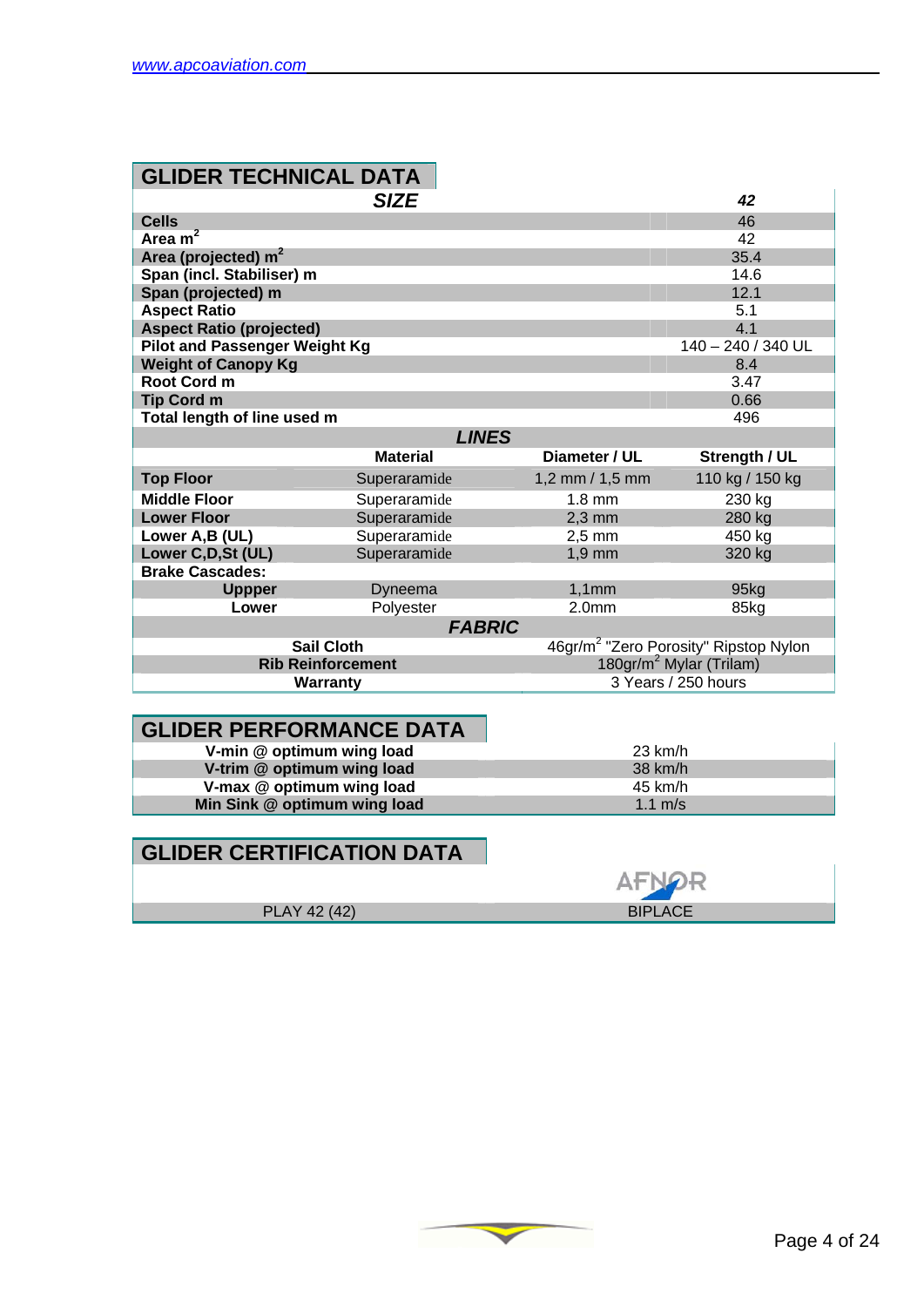# <span id="page-4-0"></span>**1 DISCLAIMER OF LIABILITY**

Taking into consideration the inherent risk in paragliding, it must be expressly understood that the manufacturer and seller do not assume any responsibility for accidents, losses and direct or indirect damage following the use or misuse of this product.

APCO Aviation Ltd. is engaged in the manufacture and sale of hang gliding, paragliding, motorized para/hang gliding and emergency parachute equipment.

This equipment should be used under proper conditions and after proper instruction from a qualified instructor. APCO Aviation Ltd. has no control over the use of this equipment and a person using this equipment assumes all risks of damage or injury.

APCO Aviation Ltd. disclaims any liability or responsibility for injuries or damages resulting from the use of this equipment.

The glider is designed to perform in the frame of the required class as certified by AFNOR / CEN



# **2 CONSTRUCTION**

The glider is constructed with a top and bottom surface, connected by ribs. One top and bottom panel, together with the connecting ribs is called a cell. Each cell has an opening on the lower front part. The cells fill with air forcing the panels to take the shape dictated by the airfoil (rib) section. On either side the wing ends in a stabilizer or wing tip, which provides straight-line (Yaw) stability and produces some outward force to keep span-wise tension. The front part of the ribs is made from Trialm Mylar to keep the leading edge shaped at high speeds and in turbulent air. It also improves the launch characteristics of the glider. The line hook-up points are made of Dyneema or Nylon tape.

# **3 MATERIALS**

The glider is made from tear resistant Ripstop Nylon cloth, which is P.U. coated to zero porosity and then siliconized to give the fabric high resistance to the elements. Different cloth is used for the top, bottom and ribs due to their different functions. The lines are made of superaramide covered with a polyester sheath for protection against UV, wear and abrasion. The bottom section of the brake lines is made of polyester because of its better mechanical properties. The carabiners that attach the lines to the risers are made of stainless steel.

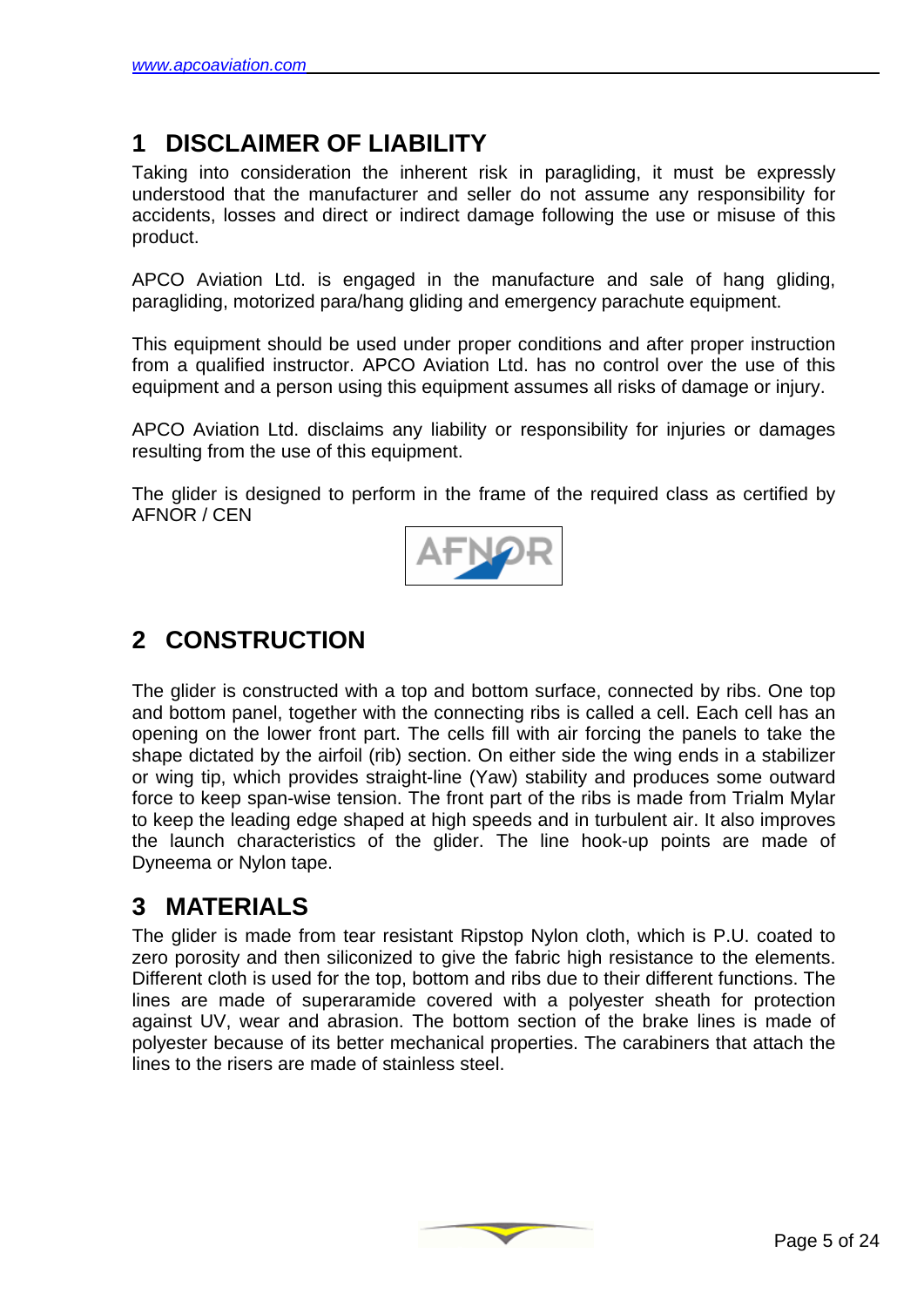# <span id="page-5-0"></span>**4 HIT VALVES (H**igh speed **I**n-**T**ake**)**



The Play 42 is equipped with an Active HIT Valve system (patent pending) to improve the overall performance and safety of the wing especially during accelerated flight.

The valve system allows maximum inflow of air when the glider acquires a lower angle of attack while accelerated. HIT valves open and close in flight to increase the internal pressure of the glider.

For the valves to work properly it is important to keep them wrinkle free especially in sub zero temperatures. Make sure the valves are lying flat and are in the closed position when you fold the glider. Before launch the pilot should check all the valves and verify that they are flat and cover the entire area of the mesh opening. Creased and wrinkled valves will not adversely affect the safety of the wing.

# **5 BUTT HOLES (Velcro closure on trailing edge tip)**

In order to empty sand and small stones from the glider simply shake out the debris towards the wing tip and open the **Butt holes** (**Velcro closure** on trailing edge tip) and pull out the cloth tongue outside to empty. Do not forget to close the **Butt holes** afterwards.

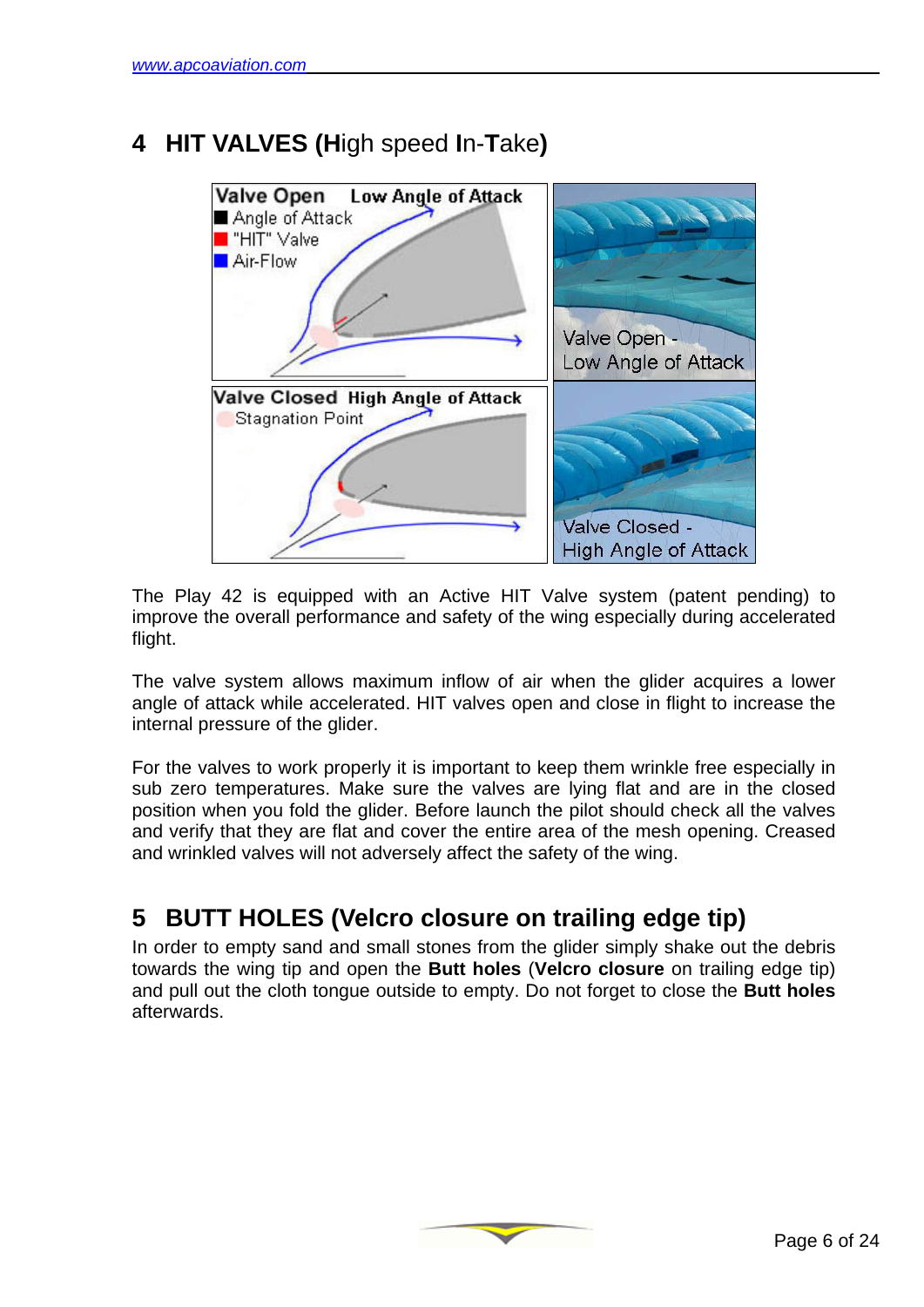<span id="page-6-0"></span>

# **6 TRIMMING**

All Apco gliders are trimmed for optimum performance and safety. It is very important not to re-trim or tamper with any of the lines or risers as this may alter the performance and safety of the glider. Trimming of the brake line should be done in accordance with this manual and carefully checked before flying.

# **7 HARNESS**

All of Apco's gliders are developed with the use of ABS (Automatic Bracing System) type harnesses without cross bracing. We recommend the use of an ABS harness with all our gliders. All certified harnesses can be used with our gliders. For best safety and performance we recommend an Apco harness equipped with a Mayday emergency parachute.

#### CAUTION:

CROSS BRACING THAT HAS BEEN ADJUSTED TOO TIGHTLY CAN AFFECT THE HANDLING OF A GLIDER, AND MAY NOT NECESSARILY LEAD TO GREATER SAFETY. APCO GLIDERS ARE DEVELOPED AND TESTED WITHOUT THE USE OF CROSS BRACING. USING AN ABS HARNESS WITH CHEST STRAP SET AT THE SPECIFIED WIDTH (CHECK THE AFNOR STICKER ON YOUR GLIDER) WILL RESULT IN THE HIGHEST PASSIVE SAFETY ON YOUR GLIDER.

It is recommended to use a certified rescue parachute when flying. Attaching the rescue parachute should be done in accordance with the recommendation of the harness and reserve parachute manufacturer. The attachment should be performed and inspected by a qualified person.

# **8 SPREADERS**

Tandem flying requires the use of spreaders. The two most commonly used types are soft spreaders and spreader bars. The choice of which spreader to use is up to the personal preference of the pilot.

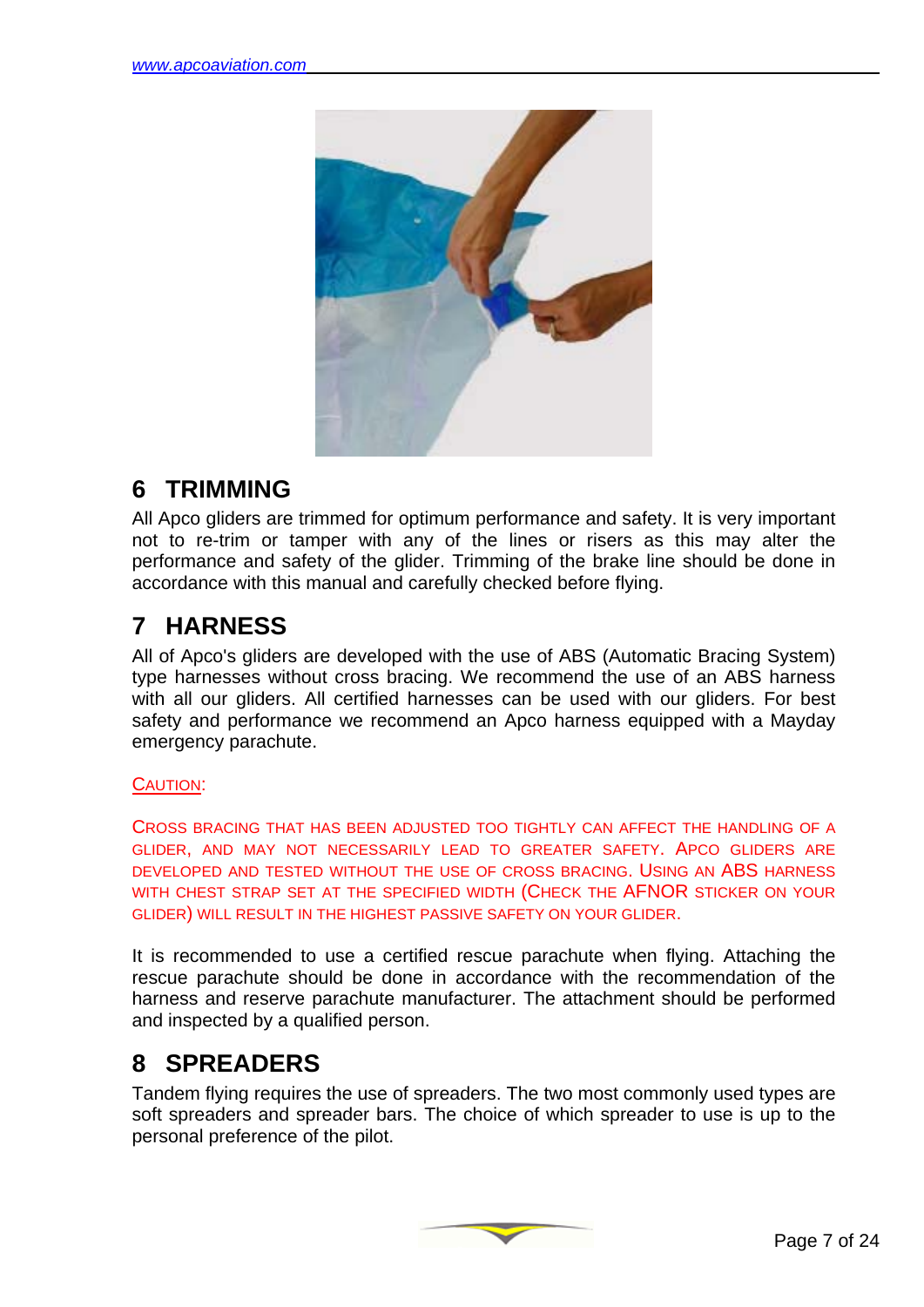# <span id="page-7-0"></span>**9 RISERS**

The Play42 MKII risers have two brake pulley positions; higher or lower (see drawing). The factory default is the higher position. For paramotor use or for other reasons you may alter this brake position. To do so, follow these steps:

- 1. Mark the brake handle knot position using a pen.
- 2. Open the brake line knot, remove the handle and brake line from the pulley.
- 3. Unhook the pulley from the webbing on the riser and hook it in the lower position.
- 4. Thread the brake line through the pulley.
- 5. Re-knot the brake line 15 CM lower from the pen marking you made in step 1.
- 6. Repeat these steps for the second riser.

Note: always test-inflate you glider after adjusting brake position.

The Play42 is supplied with a split A riser. The first A-riser is attached to the outermost A line (A5). The second A-riser is attached to the central two A lines (A1 & A3). This is to facilitate *big ears* or *tip tucks*. At no time should the pilot change the risers or use risers not intended for this specific glider as this will affect the performance and safety of the glider.

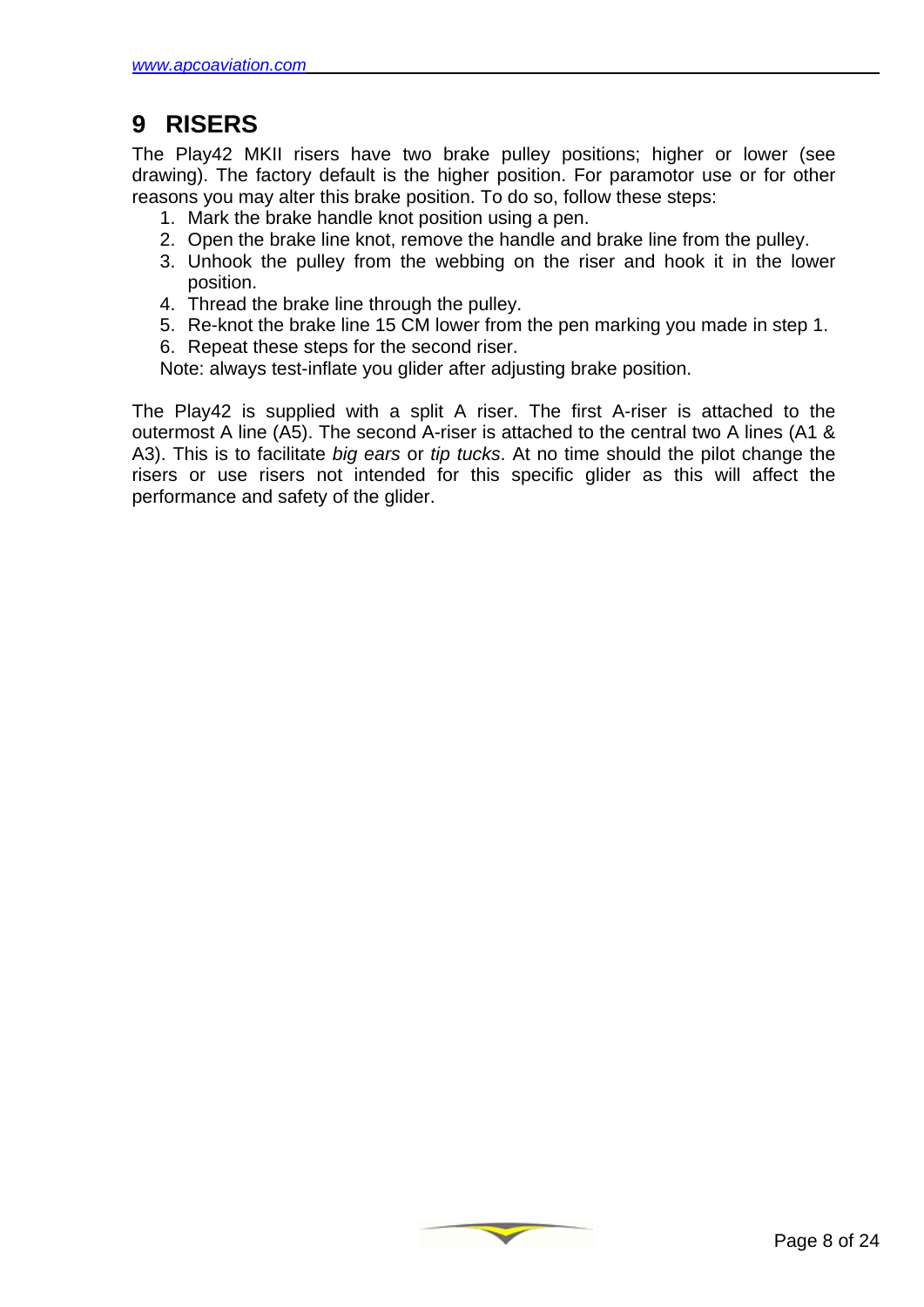

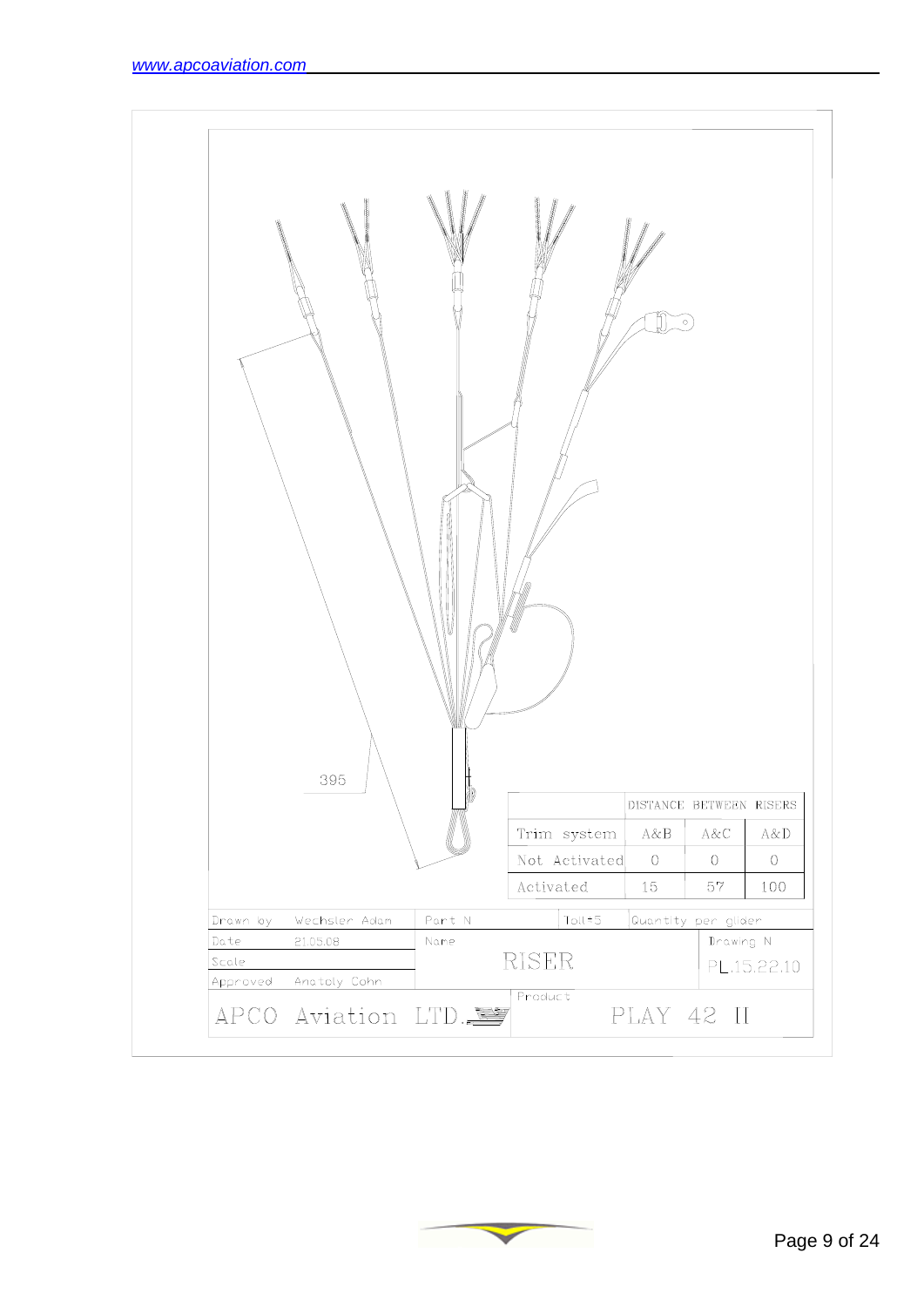<span id="page-9-0"></span>

# **10 TRIMMERS**

The Play42 and Play42 MKII risers are equipped with replaceable trim tabs for accelerated flight. The neutral setting is when the A/B/C/D risers equal in length. We recommend the neutral position for take off and landing. To accelerate the glider,

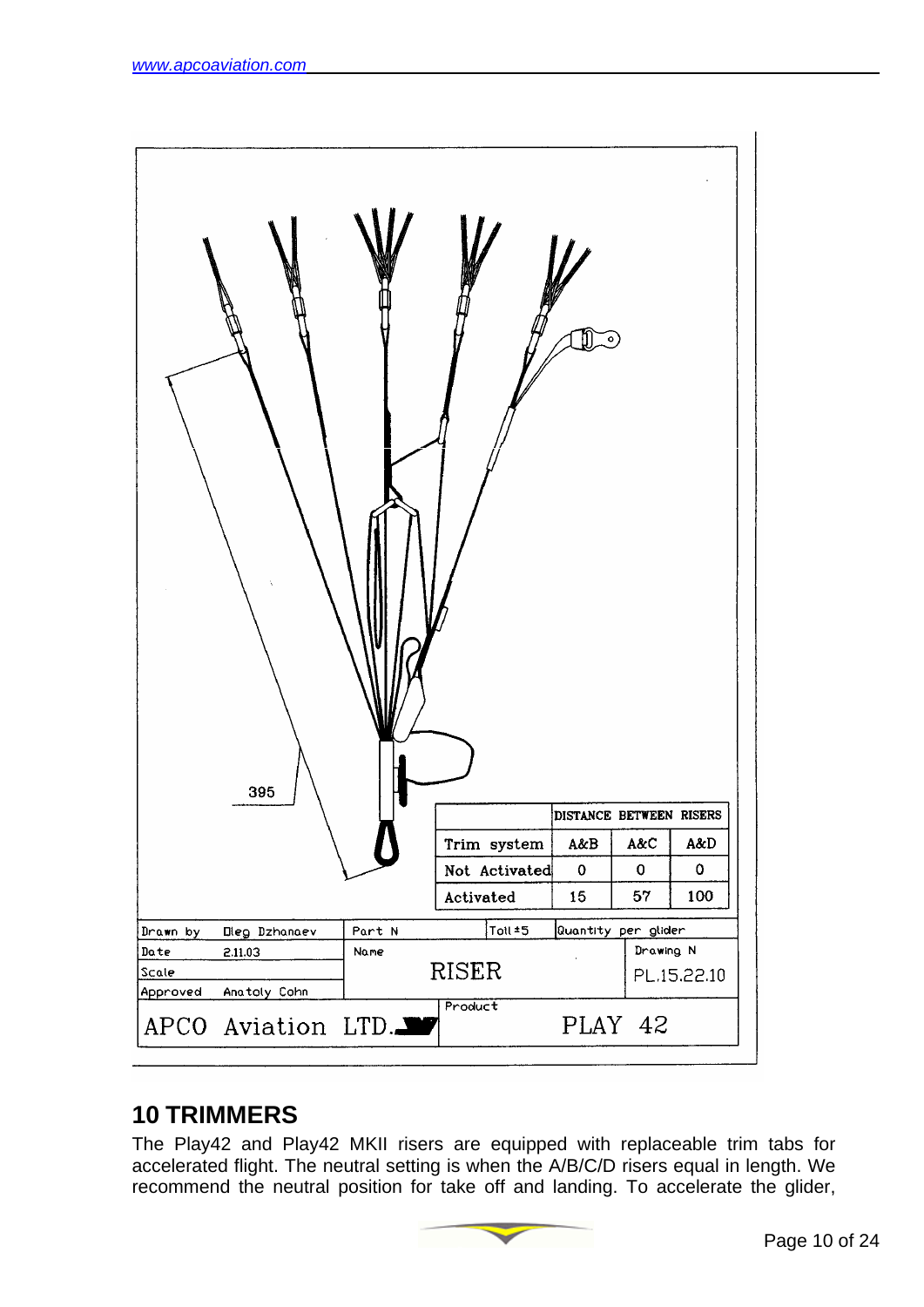<span id="page-10-0"></span>open the trimmers. For flat turns in thermals with light brake pressure, close the trimmers fully.

If your trim tabs are worn out simply fray the safety stitch, take out the trimmer webbing and replace it with new APCO trimmer webbing. After re-installing the trimmer webbing make sure to sew a safety stitch at same distance as the original in order to have the full trimmer range.



# **11 EMERGENCY PARACHUTE ATTACHMENT**

It is recommended to use a certified rescue parachute when flying. Attaching the rescue parachute should be done in accordance with the recommendation of the harness and reserve parachute manufacturer.

# **12 INSPECTION**

### *12.1GENERAL*

Pilots, please insure that your glider has been test flown and checked by your dealer before taking it into your possession.

### *12.2BRAKE SETTING*

Before the first flight the pilot/dealer has to inflate the glider, check and adjust the brake lines length to his or her preference. It is important that the brakes are not set too short. If the glider is above your head the brakes should not be pulling the trailing edge down as this means that the brakes are too short. A good setting is to have about 10 cm of slack in the brake from the brake guide on the riser to the activation point of the brakes (See Diagram 11-1 below). If the pilot changes the type of spreader bar, please check the brakes again to ensure that the brakes are not too short.

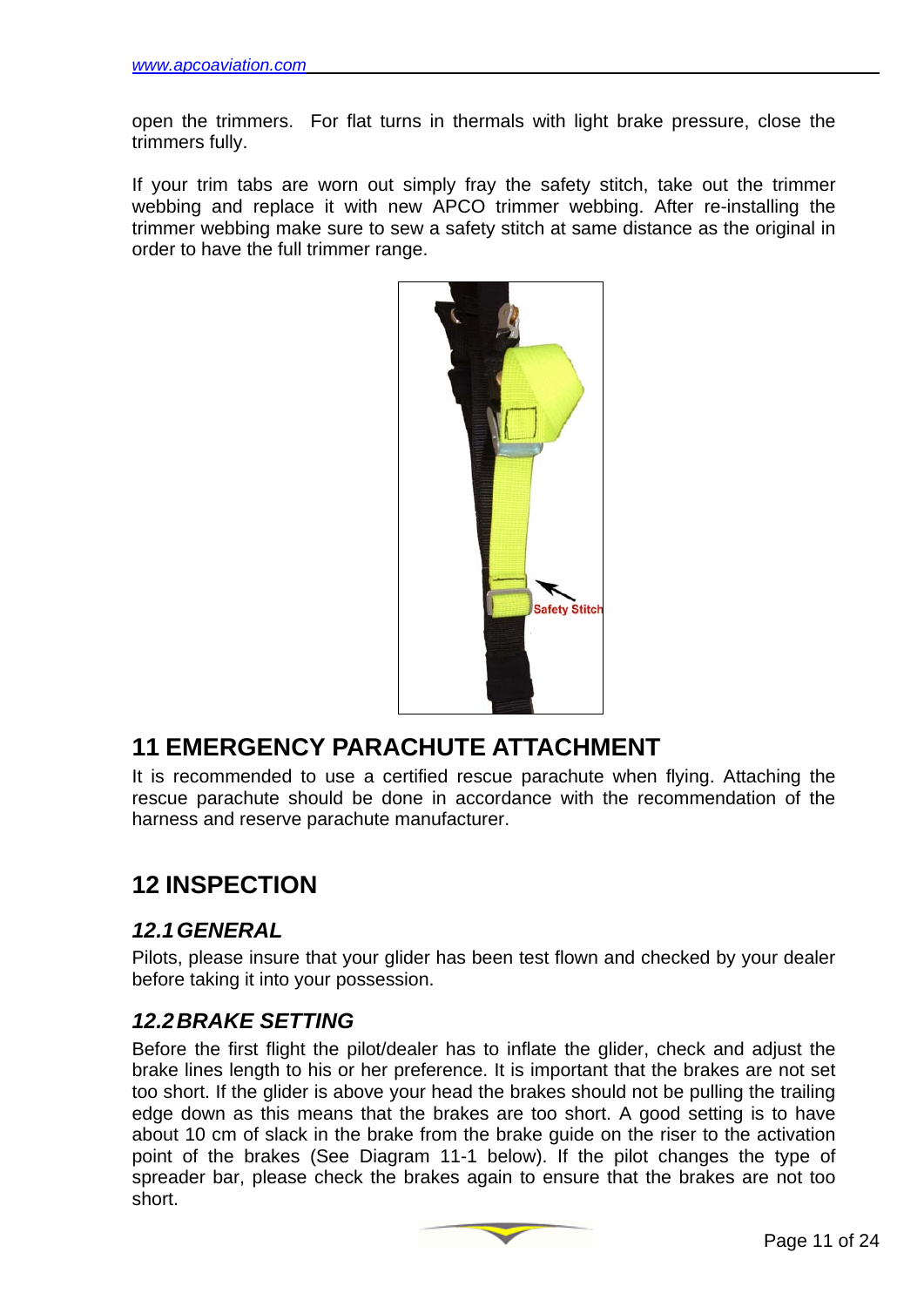<span id="page-11-0"></span>

**Figure 12-1 Brake Line Adjustment** 

### *12.3FIRST CHECK AND PREFLIGHT INSPECTION*

With every new glider, check the following:

- $\Box$  Connection points between the glider and the harness.
- $\Box$  No lines twisted, tangled or knotted.
- $\Box$  The risers and speed-system are hooked up to the harness correctly.

## *12.4REGULAR INSPECTION CHECKS*

- $\Box$  Damage to lines, webbing and thread on the stitching of the harness and risers.
- $\Box$  All stainless steel connection links on the risers are not damaged and are fully closed.
- $\Box$  The pulleys of the speed system are free to move and the lines are not twisted.
- $\Box$  The condition of the brake lines, stainless steel ring and knot attaching the brake handle to the brake line.
- $\Box$  The sewing, condition of the lines and connection of the lines.
- $\Box$  Damage to hook up points on the glider.
- $\Box$  Internal damage to the ribs and diagonal ribs.
- $\Box$  Damage to the top and bottom panels and seams between panels.

## *12.5LINE MAINTENANCE*

Four groups of suspension lines and one brake line are attached to each riser. The four groups are called A, B, C, D and brake lines. The stabilizer lines are connected along with the B-lines. Superaramide lines are known to be sensitive to the influence of the elements. They must be carefully inspected periodically. In his/her own interest, the pilot must observe the following points to ensure maximum performance and safety from the glider.

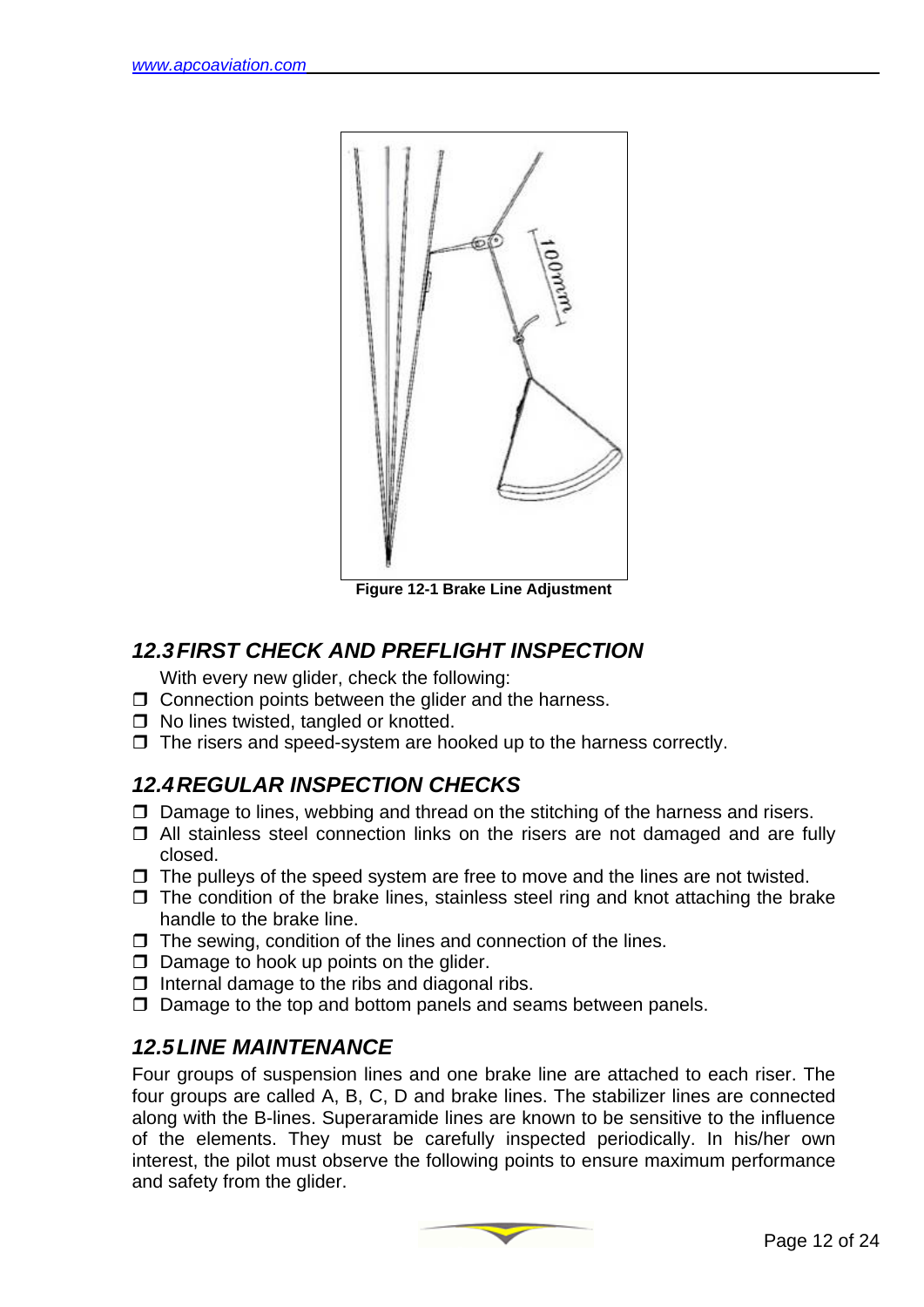- <span id="page-12-0"></span> $\Box$  Avoid sharp bending and squeezing of lines.
- $\Box$  Take care that people do not step on the lines.
- $\Box$  Do not pull on the lines if they are caught on rocks or vegetation.
- $\Box$  Avoid getting the lines wet. If they do get wet, dry them as soon as possible at room temperature and never store them wet.

IT IS MANDATORY TO CHANGE THE BOTTOM LINES ON EVERY PARAGLIDER ONCE A YEAR OR EVERY 100 HOURS, WHICH EVER COMES FIRST. THE REST OF THE LINES MUST BE CHECKED YEARLY AND REPLACED IF NECESSARY. NEVER REPLACE THE LINES WITH DIFFERENT DIAMETER OR TYPE OF LINES AS ALL GLIDERS WERE LOAD TESTED FOR SAFETY IN THEIR ORIGINAL CONFIGURATION. CHANGING LINE DIAMETER/ STRENGTHS MAY HAVE FATAL CONSEQUENCES.

Every six months one lower A, B, C and D line must be tested for minimum 50 % of the rated strength. If the line fails under the load test or does not return to its specified length all the corresponding lines must be replaced.

Professional use of gliders: towing, tandem, schooling and competition flying requires more frequent line inspection and replacement of A, B, C, D and brake lines.

## **13 LAUNCHING**

As this is not a training manual we will not attempt to teach you proper launch techniques. We briefly cover the different launch techniques to help you get the most out of your glider.

## *13.1LAYOUT*

Pre-flight check should be done before every flight. Spread the glider on the ground. Spread the lines, dividing them into groups A, B, C, D and brake lines left and right. Make sure the lines are free and not twisted or knotted. Make sure all the lines are on top of the glider and that there are none caught on vegetation or rocks under the glider. Lay out the glider in a horseshoe shape. This method insures that all the lines are equally tensioned on launch, and results in an even inflation. The Mylar rib section and the Flexon<sup>™</sup> rib reinforcements will keep the leading edge open for easy inflation. **The most common reason for a bad launch is a bad layout!**

### *13.2ALPINE LAUNCH OR FORWARD LAUNCH*

The Play42 has very good launch behaviour in no wind conditions. For best results we recommend the following techniques: Lay out the glider and position yourself at the center of the wing with the lines almost tight. With a positive and constant force inflate the wing holding only the A-risers, and smoothly increase your running speed. The wing will quickly inflate and settle overhead. The pilot might have to apply some brake to stop the wing from overshooting the pilot on an aggressive run. After releasing the A-risers, apply about 15% brakes and the Play42 will gently lift you off the ground.

### *13.3STRONG WIND AND REVERSE LAUNCH*

The Play42 has ample lifting power and care should be taken in strong wind. It is advisable to have an assistant anchor the pilot when attempting a strong wind launch. It also helps to release the A-riser just before the glider gets above your head. Then pull a bit of brake to stop the wing from overshooting, but not too much

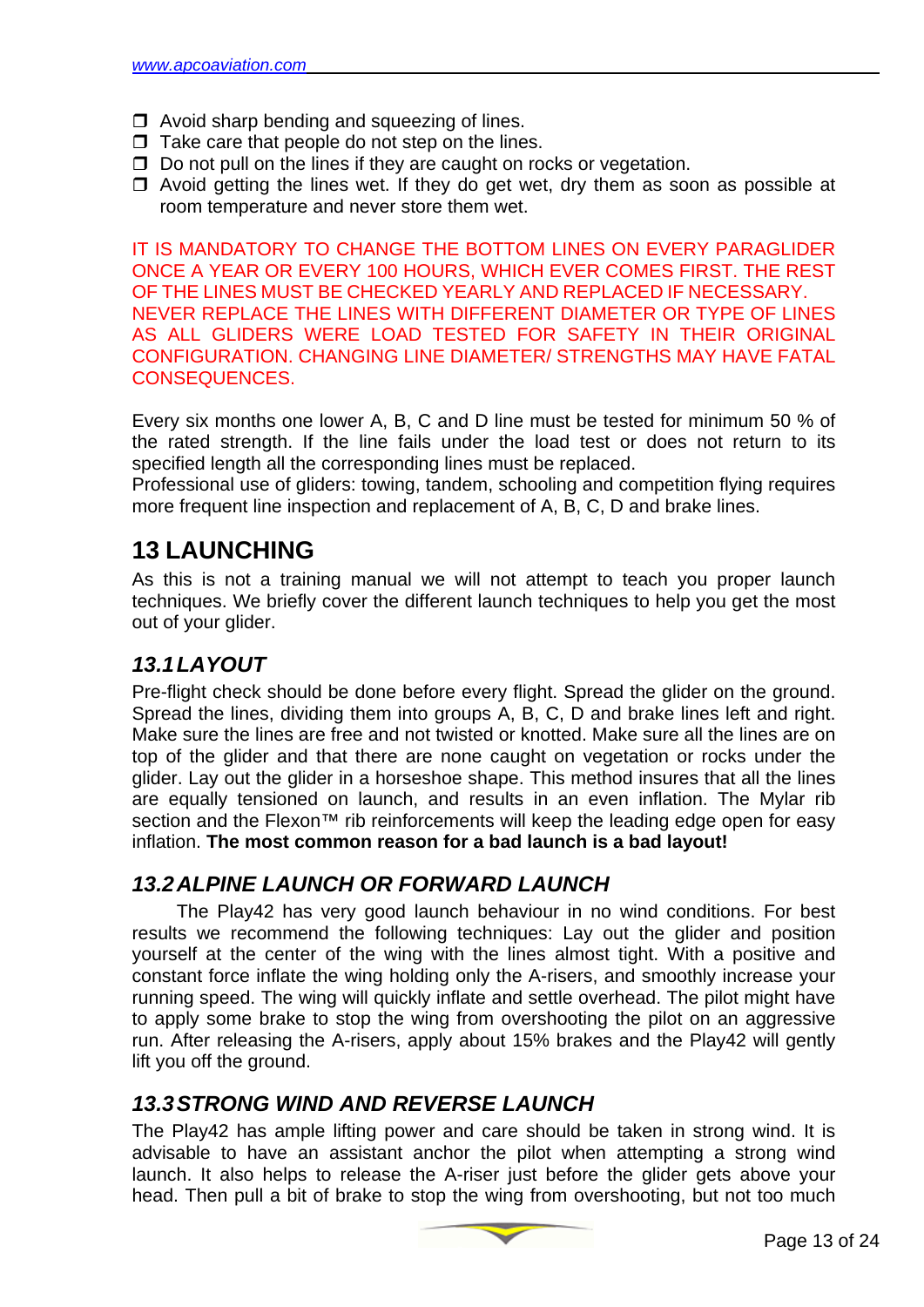<span id="page-13-0"></span>as the glider might pull you off your feet too early. The assistant should let the pilot walk under the wing to reduce the wing load during inflation rather than resist its pull; this reduces the tendency of the glider to lift the pilot prematurely.

## *13.4 TOW OR WINCH LAUNCHING*

All Apco gliders are well suited for winching and have no bad tendencies on tow. With towing it is important to have the wing above your head on launch and not to try and force a stalled wing into the air. This is especially important if the winch operator is using high tension on the winch. Very little brake if any need be applied on launch and during the tow. Directional changes should be made with weight shift rather than brakes. While on tow, the brake pressure will be higher and more input may be needed to make corrections than in normal flight.

# **14 FLIGHT TECHNIQUES**

## *14.1FLYING SPEED*

Indicated trim speed is dependant on the amount of brake the pilot is using, wing loading, altitude above sea level and the accuracy and make of speed probe. The speeds recorded were taken at optimum wing loading at sea level using a Skywatch Pro; Slight variations in speed range values are expected.

#### **NOTE:**

The speeds indicated in the technical data sheet are the correct speeds measured at sea level using a calibrated instrument flying at optimum wing loading. Speed readings in the flight reports could differ as this was measured during testing using various instruments and is an indication of the difference between trim, stall and top speed. The speed range will be the same but the actual numbers may differ.

- $\Box$  With 0% brake the Play42 will fly at 37 km/h with a sink rate of 1.2 m/s.
- $\Box$  At 25% brake the glider will fly at 33km/h with minimum sink rate 1.1 m/s.
- $\Box$  The best glide angle is achieved with 0% brakes.
- □ With 80% brake the glider will fly at about 24km/h and will be close to the stall POINT 22KM/H.

#### **CAUTION:**

APART FROM FLARING FOR LANDING, THERE SHOULD BE NO REASON TO FLY WITH 70% TO 100% BRAKE. THE SINK RATE WILL BE EXCESSIVE AND YOU RISK ENTERING DEEP STALL OR FULL STALL. THERE'S ALSO A RISK OF ENTERING A SPIN (NEGATIVE) WHEN ATTEMPTING TO TURN THE GLIDER NEAR THE STALL SPEED.

#### **WARNING:**

USE THE TRIMMERS IN TURBULENT CONDITIONS OR CLOSE TO THE GROUND WITH CAUTION. WHILE FLYING WITH THE TRIMMER RELEASED, THE GLIDER HAS A REDUCED ANGLE OF ATTACK AND IS THEREFORE MORE SUSCEPTIBLE TO TURBULENCE AND MAY COLLAPSE OR PARTIALLY DEFLATE. GLIDERS REACT FASTER WHEN ACCELERATED AND MAY TURN MORE. PLAY 42 IS EQUIPPED WITH HIT VALVE SYSTEM IMPROVING L/E DEFINITION AT HIGH SPEEDS.

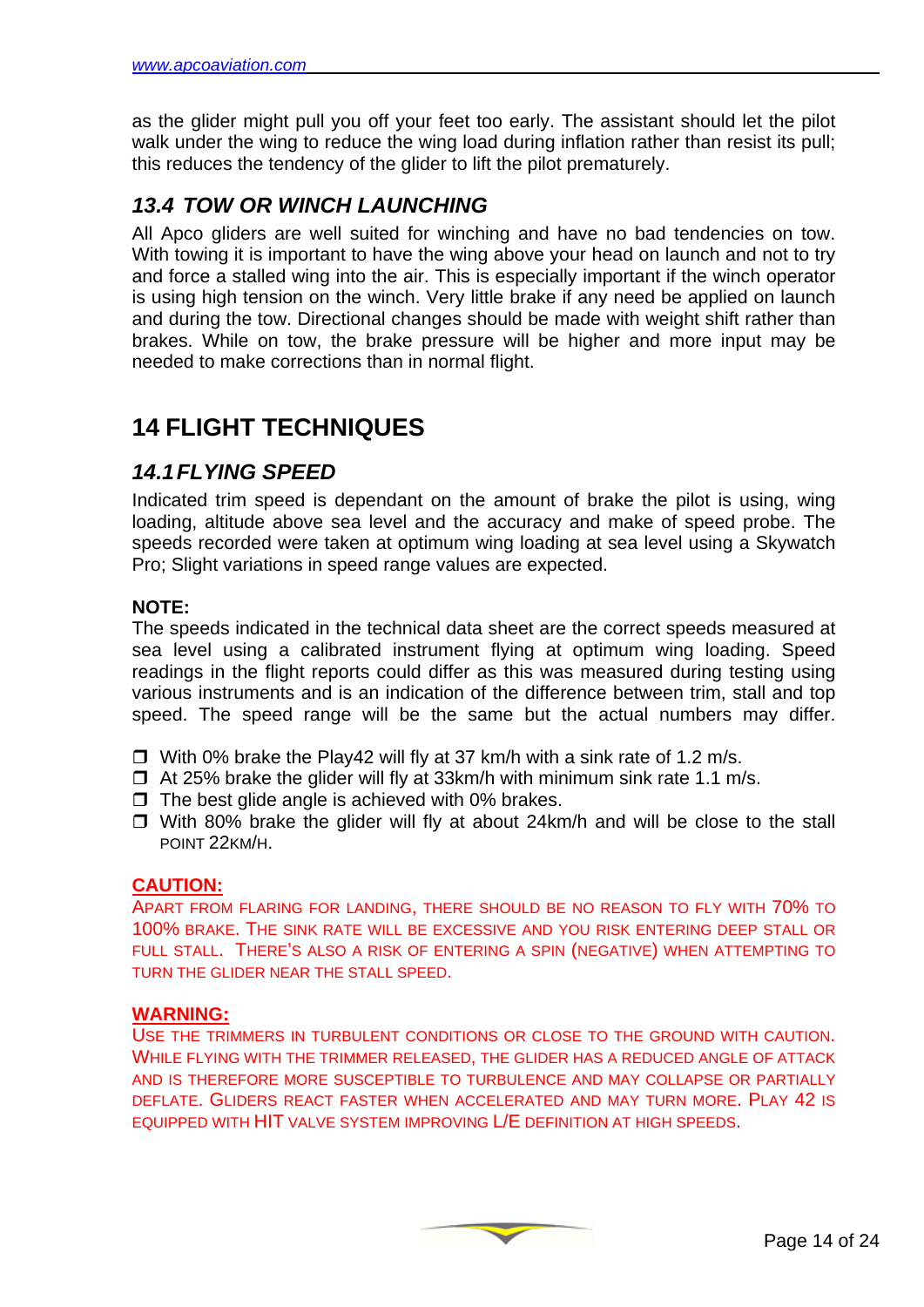## <span id="page-14-0"></span>*14.2THERMAL FLYING*

The Play 42 has excellent thermalling capacity and will be a pleasure to fly even when you are in a big gaggle or just having fun on a long XC flight. The glider has high internal pressure and needs very little pilot input even in very turbulent conditions. In light lift it is advised to make flat turns to keep the glider from banking too much and avoid increasing the sink rate. In strong lift conditions it is most effective to have small turns in the core with relatively high bank. For the best climb rate in ridge lift we recommend using about 15% to 20% brake.

## *14.3ASYMMETRIC COLLAPSE*

If one side of the glider partially folds or collapses it is important to keep your flying direction by applying some brake on the opposite side. The wing should re-inflate on its own without any input from the pilot. To assist re-inflation it is possible to pull some brake on the collapsed side and release immediately. In the event of a big deflation, i.e. 70%, it is important to give brake in the opposite direction but **care must be taken not to pull too much as you could stall the flying side**. The glider is very solid and has a very strong tendency to re-inflate after any collapse. It is important to remember that the glider will behave a bit more aggressively if the collapse happens with the trimmers released (open). Do not fly with the trimmer completely released in very turbulent conditions.

## *14.4CRAVAT*

In case a cravat occurs from an asymmetric collapse or other manoeuvres, it is important to maintain your flying direction by applying some brake on the opposite side. The cravat can usually be opened by pulling down on the stabilo line of the affected side while countering the turn with opposite brake and weight shift. It also helps sometimes to pull Big Ears to release the tension on the affected lines, or a combination of the above techniques, i.e. pulling on the stabilo after pulling Big Ears.

## *14.5FRONT STALL OR SYMMETRIC COLLAPSE*

In the event of a front stall the glider will normally re-inflate on its own immediately without any change of direction. To speed up re-inflation briefly apply 30-40% brake (to pump open the leading edge). Do not hold the brakes down permanently to avoid an unwanted stall. With the trimmers completely released the pilot must pull about 30% brake to speed up the inflation process.

### *14.6B-STALL*

The Play 42 has a very clean and stable B stall. To enter the B stall the pilot has to pull on B-riser slowly until the glider loses forward speed and starts to descend vertically. Then the pilot can pull more on the B until he/she attains a stable 7 to 9 m/s descent rate. The glider has no tendency to front rosette or become pitch unstable. To exit the B stall the pilot releases the B slowly until the glider has regained its shape and then the last 15 cm fast to prevent the glider from entering deep stall. The Play 42 can be controlled directionally in the B stall by pulling more on one B riser than on the other to create a turn in any direction. The B-stall is a safe controlled way of losing altitude fast without any forward speed.

Due to the high load on the B-lines, sometimes it is very difficult to do B-stall a tandem. This is why you may also try to perform B-stall by grabbing the handles on the B-riser and pulling them down. The handles activate a special reduction mechanism to lessen the force necessary to make a B-stall. To exit a B-stall, release

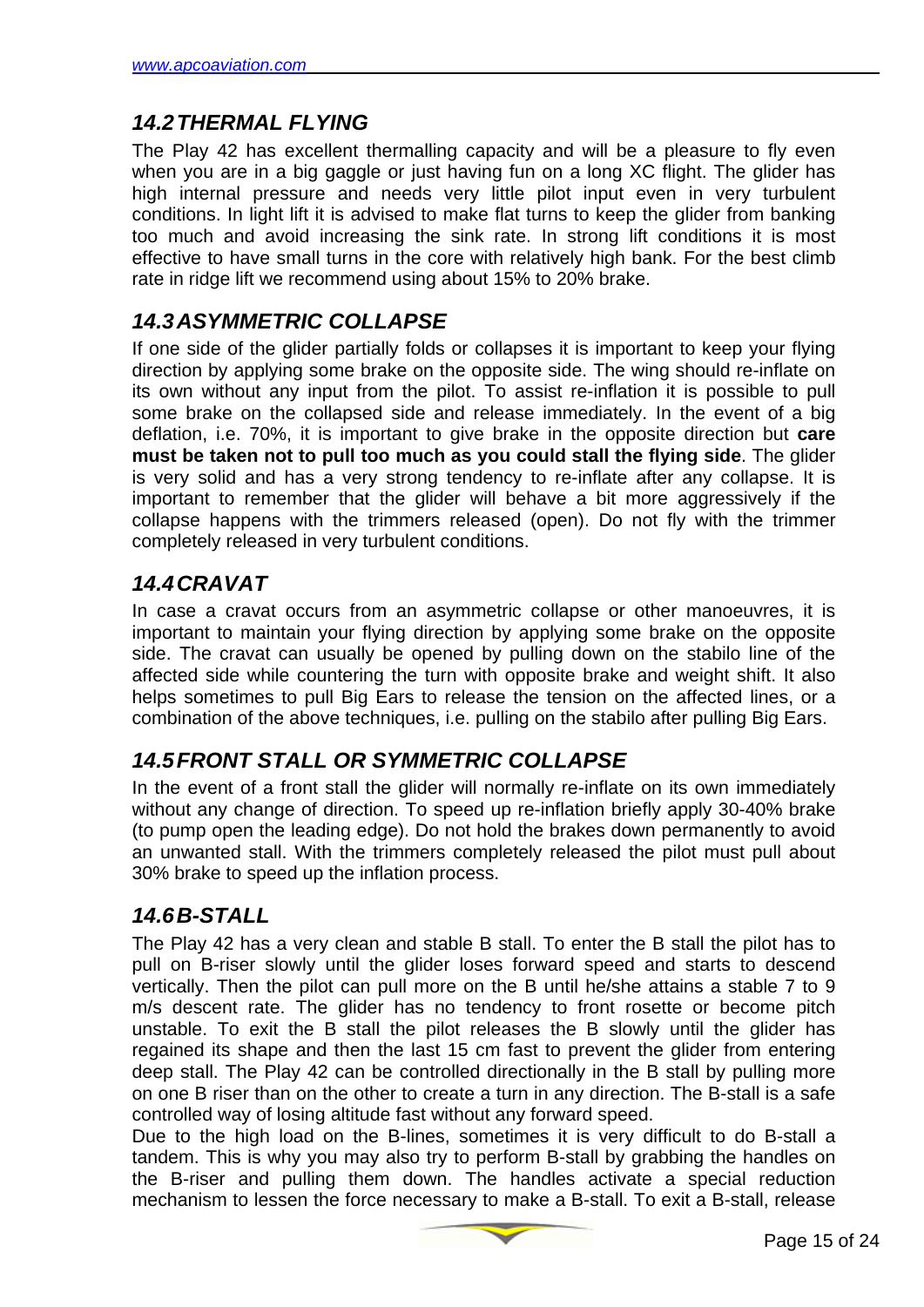<span id="page-15-0"></span>the riser fast, to prevent any chance of entering deep stall, especially with light wing loading.

## *14.7BIG EARS*

Height can be lost in a controlled way by collapsing both tips. To do this, grab the outer-most A-line (attached on its own riser) on both side and pull down until the tips collapse. Pulling one side at a time may be more comfortable and easier, especially for lighter pilots. This should fold about 30% of the wing in total. It is possible to steer with weight shift.

Big ears yield around 7 m/s sink-rate with about 45-km/h forward speed. To exit, release the outer A-lines.

Sometimes, it may be necessary to apply a little brake to open the tips. If using the brakes to open the tips, it is best to open one tip at a time to avoids reducing your airspeed.

#### **CAUTION**

DO NOT ATTEMPT ANY EXTREME MANEUVERS WITH THE TIPS COLLAPSED AS THIS DOUBLES THE LOAD ON THE CENTER LINES AND ATTACHMENT POINTS AND COULD LEAD TO FAILURE.

### *14.8DEEP STALL OR PARACHUTAL STALL*

Under normal flying conditions the Play 42 has no tendency to enter deep stall. All gliders can however, under certain conditions, enter and stay in deep stall configuration (as a result of ageing of materials, improper maintenance or pilot induced).

#### **14.8.1 Signs of parachutal stall**

- $\Box$  The pilot has very little or no forward speed and no wind in his/her face.
- $\Box$  The glider is fully open yet the cells are bulging in and not out on the bottom surface.
- $\Box$  The glider might have a very slow turning sensation.
- □ You will have an increased vertical descent.

#### **14.8.2 Exit from parachutal stall**

It is important to recognize this situation. Most accidents involving parachutal stall occur because pilots fail to realize a deep stall situation.

The best way to exit a parachutal stall is to pull all the A risers down to get the wing flying again. The pilot can pull the A riser down until the wing starts to fly again. The moment the wing starts to fly the pilot should release the A riser or the wing might suffer a frontal collapse.

Alternatively the pilot can release the trimmers to lower the angle of attack and get the wing flying again.

By pulling one or both brakes while in deep stall the pilot can accidentally enter a full stall or spin.

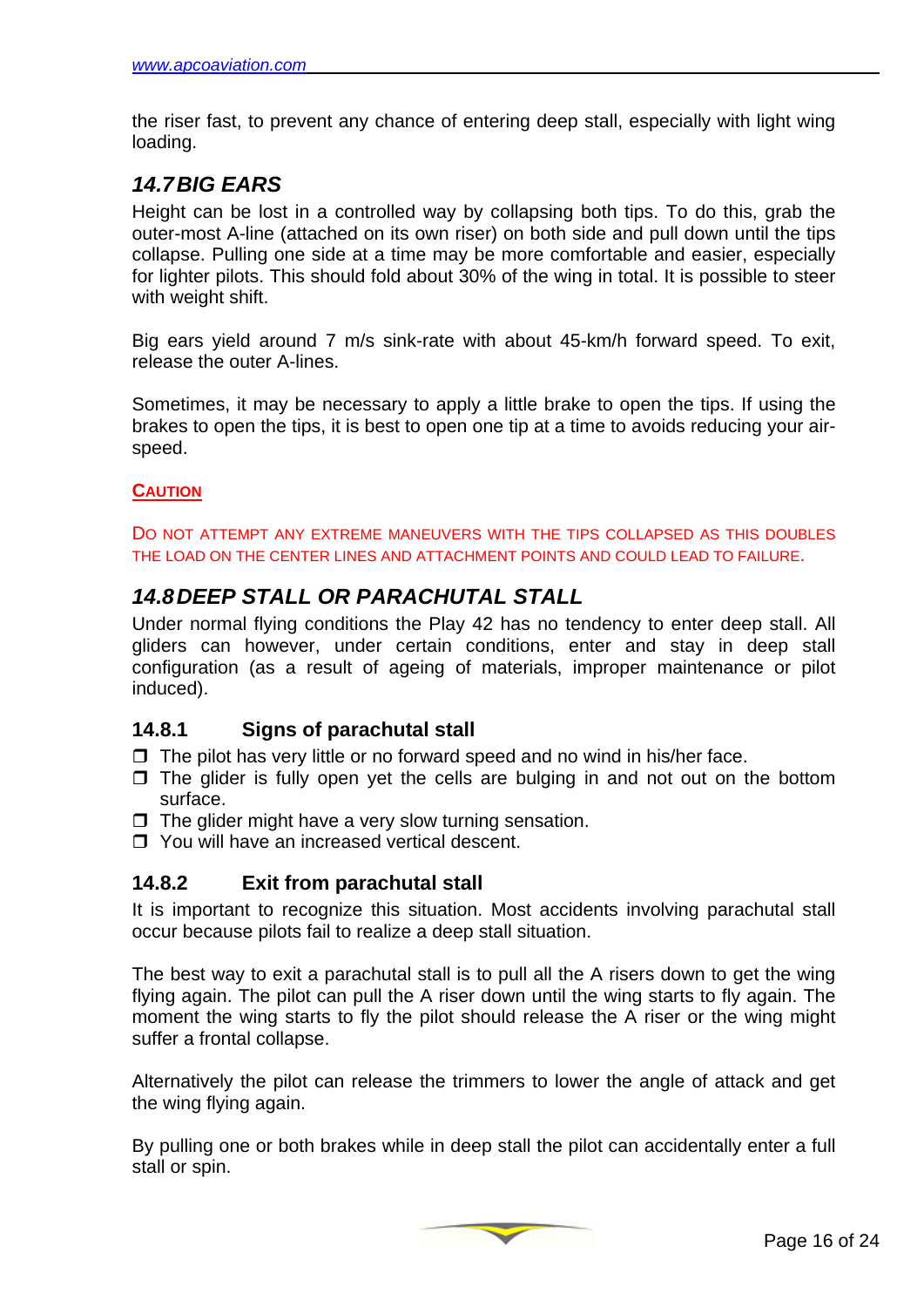## <span id="page-16-0"></span>*14.9SPIRAL DIVES*

The Play42 has very good behaviour in spiral and has no tendency to stick in a spiral. By progressively applying brake on one side the glider can enter a spiral dive. Safe high sink rates can be achieved. The spiral has to be exited slowly by releasing the brake over one complete turn or the glider may pitch forward (surge) and possibly suffer a collapse.

Care must be taken that the pilot has enough height to exit the spiral safely.

Sink rates in excess of 19m/s can be obtained.

#### **CAUTION:**

SOME GLIDERS CAN BE NEUTRAL IN SPIRAL AND MAY NOT EXIT WITHOUT PILOT INPUT. TO EXIT A NEUTRAL SPIRAL THE PILOT HAS TO LEAN HIS/HER WEIGHT TO THE OUTSIDE OF THE TURN OR APPLY BRAKE ON THE OUTSIDE WING. AS SOON AS THE GLIDER STARTS TO SLOW DOWN IN THE SPIRAL THE OUTSIDE BRAKE MUST BE RELEASED.

**PILOTS MAY SUFFER A BLACK OUT IN A SPIRAL.** THE PILOT HAS TO EXIT THE SPIRAL AS SOON AS HE/SHE FEELS ANY ABNORMAL SYMPTOMS (BLACK DOTS IN FIELD OF VISION OR LIGHT-HEADEDNESS).

### *14.10 STRONG TURBULENCE*

#### NEVER FLY IN STRONG TURBULENCE!

If you unexpectedly encounter strong turbulence, fly with about 20% brake applied to increase the internal pressure and the angle of attack of the canopy and land as soon as possible. If the air is turbulent on landing approach, land with Big Ears.

Learn to fly actively and to anticipate collapses and prevent them by applying brake when needed before you have unwanted collapses.

### *14.11 STEERING NOT FUNCTIONING*

If the pilot cannot reach the brake or steering lines for any reason or if they are not functioning properly, (for example: snapped on a damage point) he or she can control the glider by pulling down on the rear risers.

Care must be taken when steering like this, as much less input is needed to turn the wing and the response of the wing is also much slower than when using the brakes.

IF YOU PULL TOO MUCH ON ONE OR BOTH RISERS THE GLIDER WILL SPIN OR STALL.

On the landing flare the pilot should be especially careful not to stall the glider too high.

# **15 LANDING**

Before landing the pilot should determine the wind direction by checking a windsock, flag, smoke drift or your drift over the ground while performing one or more 360 degree turns.

 $\Box$  Always land into the wind.

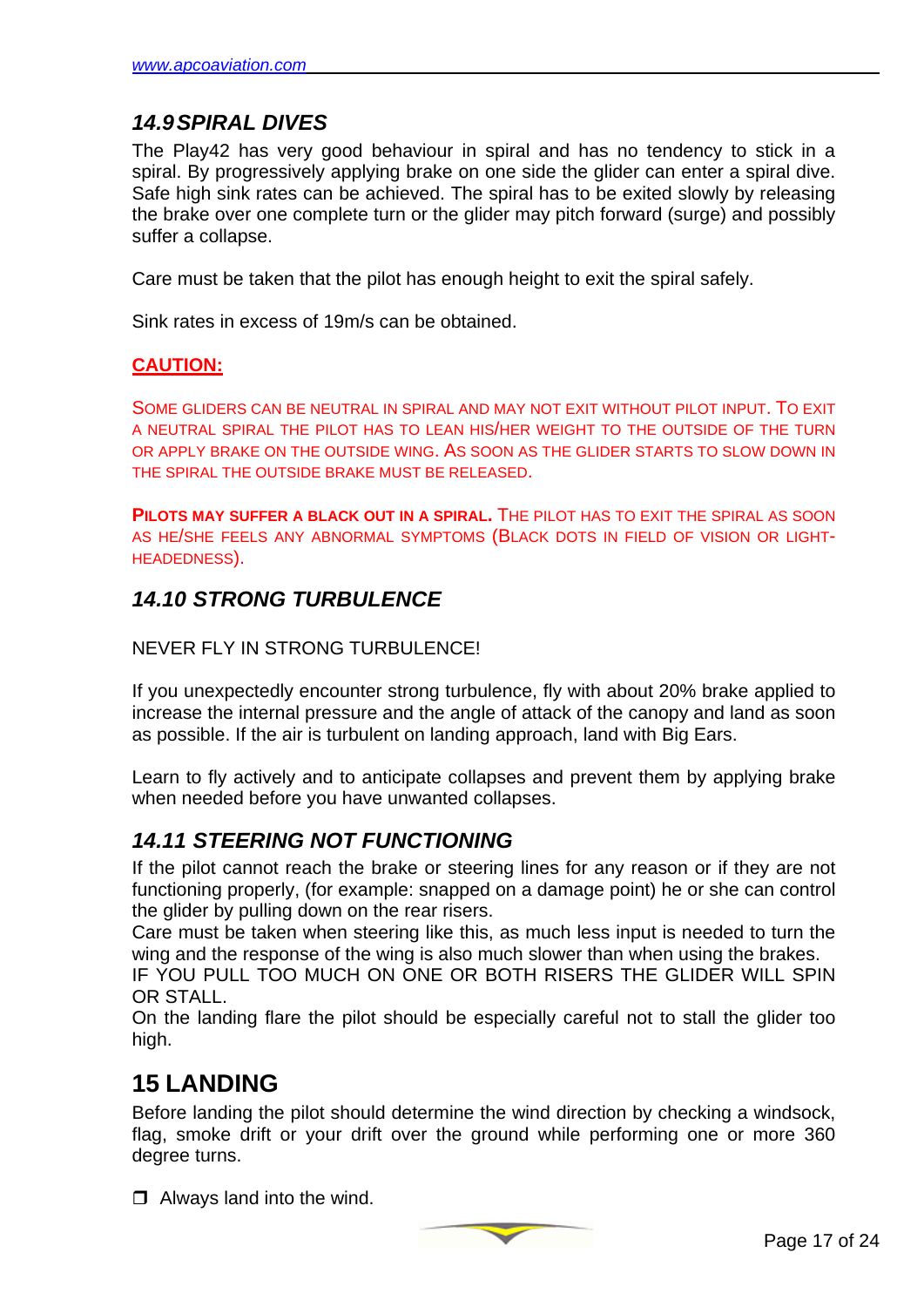- <span id="page-17-0"></span> $\Box$  At a height of about 50 meters above the ground begin your landing approach. The most commonly used one is to head into the wind and depending on the wind strength the pilot should reach his/her landing point by making s-turns.
- $\Box$  At a height of about 15 meters make your final approach in trim speed into the wind
- $\Box$  At a height of 0.5 to 1.0 meter you can gently flare the glider by pulling gradually down on the brakes to the stall point. When top-landing it is sometimes not necessary to flare or a much gentler flare is necessary, especially in strong ridge conditions.

## *15.1 TREE LANDING*

If it is not possible to land in an open area, steer into the wind towards an unobstructed tree and do a normal landing approach as if the tree is your landing spot. Flare as you would for a normal landing. On impact keep your legs together and protect your face with your arms.

After any tree landing it is very important to check all the lines, line measurements, and the canopy for damage.

## *15.2WATER LANDING*

As you approach landing, release all harness buckles (and cross-bracing if present) except for one leg. Just before landing, release the remaining buckle. It is advisable to enter the water downwind. Let the canopy swing forward completely until it meets the water with the leading edge openings; the air inside will be trapped forming a big air mattress and giving the pilot more time to escape. Less water will enter the canopy this way making the recovery much easier. Get away from the glider and lines as soon as possible to avoid entanglement. Remember that a ballast bag can be emptied and then inflated with air to aid flotation.

The canopy should be carefully inspected after a water landing, since it is very easy to cause internal damage to the ribs if the canopy is lifted while containing water. **Always lift the canopy by the trailing edge, not by the lines or top or bottom surface fabric.** 

## *15.3 LANDING IN TURBULENCE*

One of the safest ways to land a glider in turbulent conditions is to use Big Ears. This reduces the chances of getting a collapse during final approach. Use weight shift to control your approach. It is possible to keep the ears in until you are ready to flare the glider. Simply release the A-risers and flare the glider starting a little higher than usual. Practice this in normal conditions before you need it in an emergency.

# **16 PACKING**

Spread the canopy completely on the ground. Separate the lines to the left and the right side of the glider. If the risers are removed from the harness, join the two risers together by passing one riser end loop through the other. This keeps them neatly together and helps prevent line entanglement.

Fold the canopy alternately from the right and left sides, working towards the center, press out the air, working from the rear towards the front. Place the risers at the

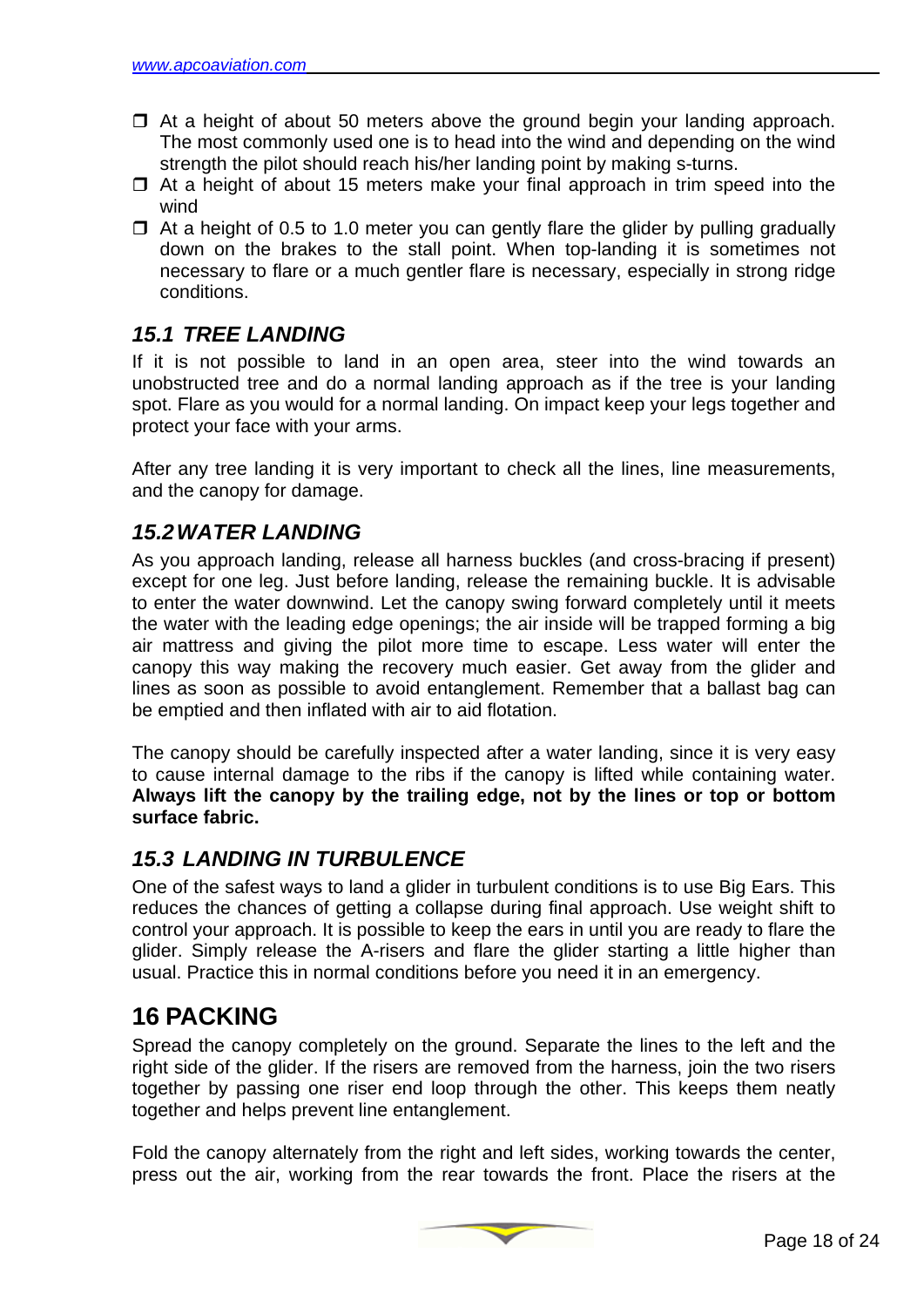<span id="page-18-0"></span>trailing edge of the folded canopy and use them to initiate the final roll up of the canopy.

# **17 MAINTENANCE & CLEANING**

Cleaning should be carried out with water and if necessary, mild soap. If the glider comes in contact with salt water, clean thoroughly with fresh water. Do not use solvents of any kind, as this may remove the protective coatings and destroy the fabric.

# **18 STORAGE**

When the glider is not in use, store it in a cool, dry place. A wet glider should first be dried out (not in direct sunlight). Protect the glider against sunlight (UV radiation). When on the hill keep the glider covered or in the bag. Never store or transport the glider near paint, petrol or any other chemicals.

#### **Do not leave your paraglider in the trunk of a car or exposed to the sun.**

Temperatures on a hot summer's day in a closed environment: car, etc. can easily reach over 60ºC

At these temperatures Nylon permanently changes its characteristics which may alter the behavior and shape of the wing.

It will cause permanent damage to the paraglider, rendering it non-airworthy. APCO's warranty will not be applicable.

# **19 DAMAGE**

Using rip-stop sail repair tape (for non-siliconized cloth) to repair tears in the canopy (up to 5cm). A professional repairer should repair greater damage.

# **20 GENERAL ADVICE**

A qualified person or APCO agent should check the glider every year.

The glider is carefully manufactured and checked at the factory. Never make changes to the canopy or the lines. Changes can introduce dangerous flying characteristics and will not improve flying performance.

Do not expose the glider to direct sunlight when not necessary. In order to protect the glider during transportation or para-waiting we recommend one of our lightweight storage bags.

If you have any doubts about flying conditions - do not begin.

If you have any questions, please contact your dealer or us.

Lastly, carry a certified emergency parachute and helmet on every flight.

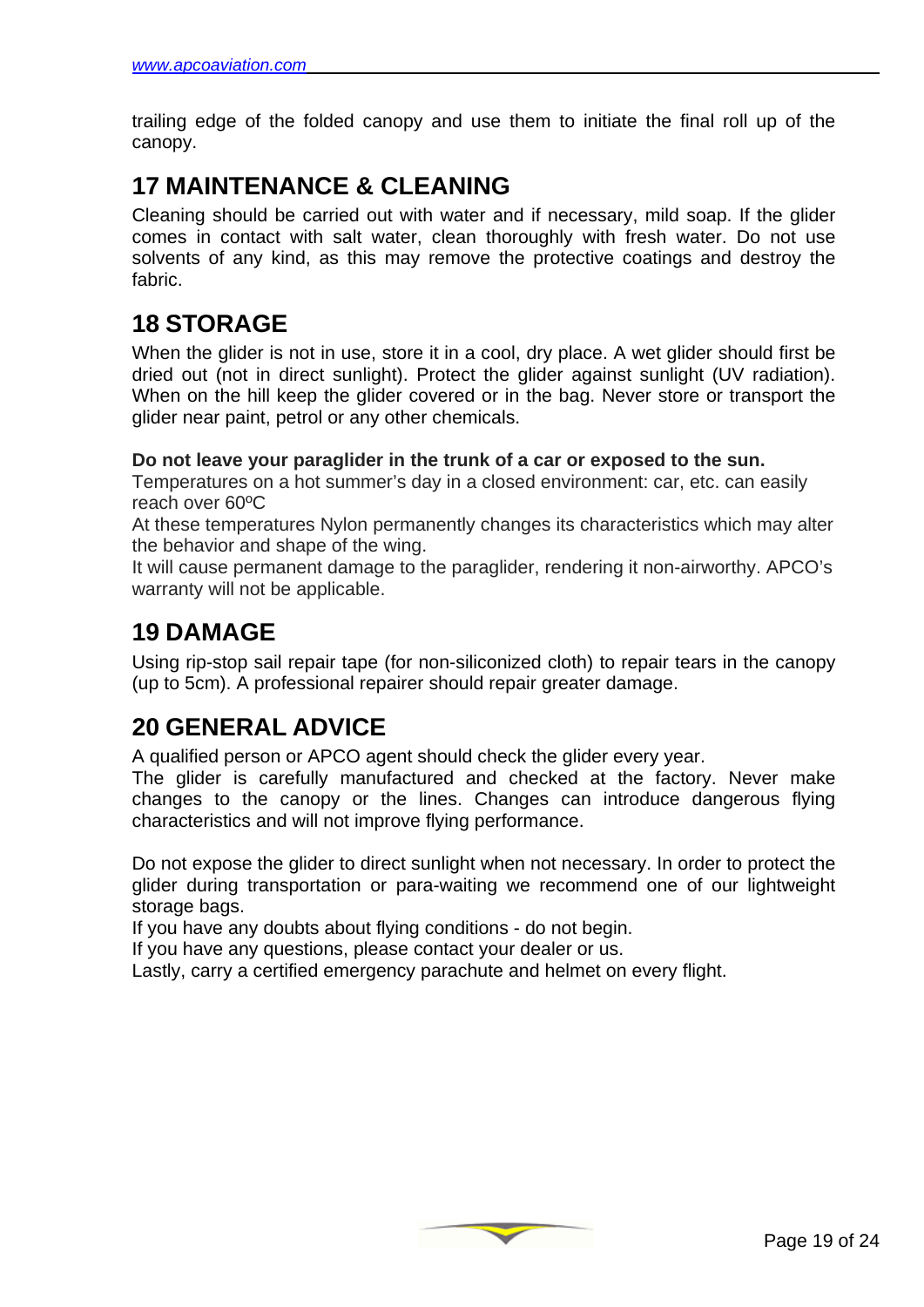# <span id="page-19-0"></span>**21 PLAY42 SKETCHES AND CERTIFICATION**

## *21.1 SKETCHES*



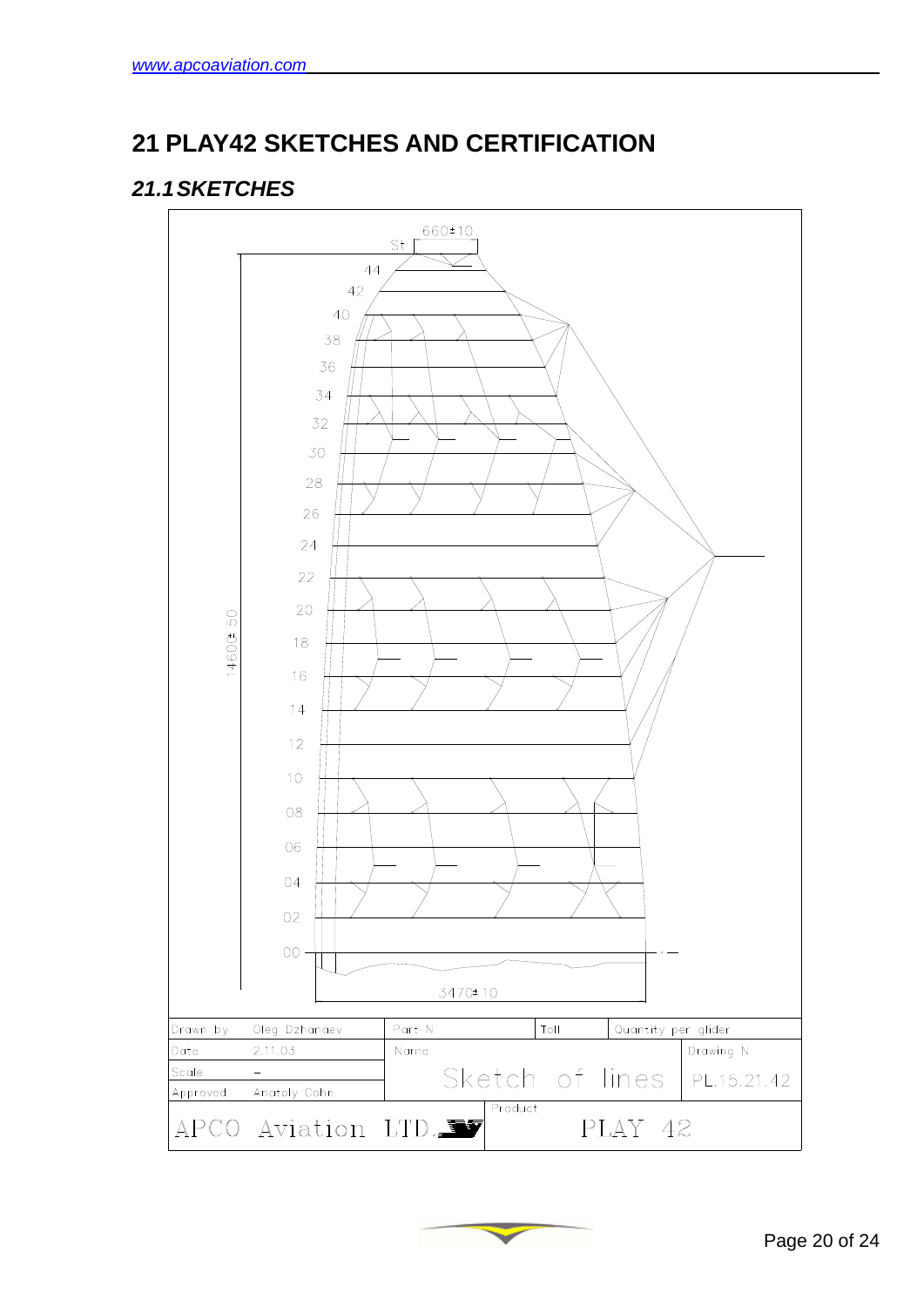

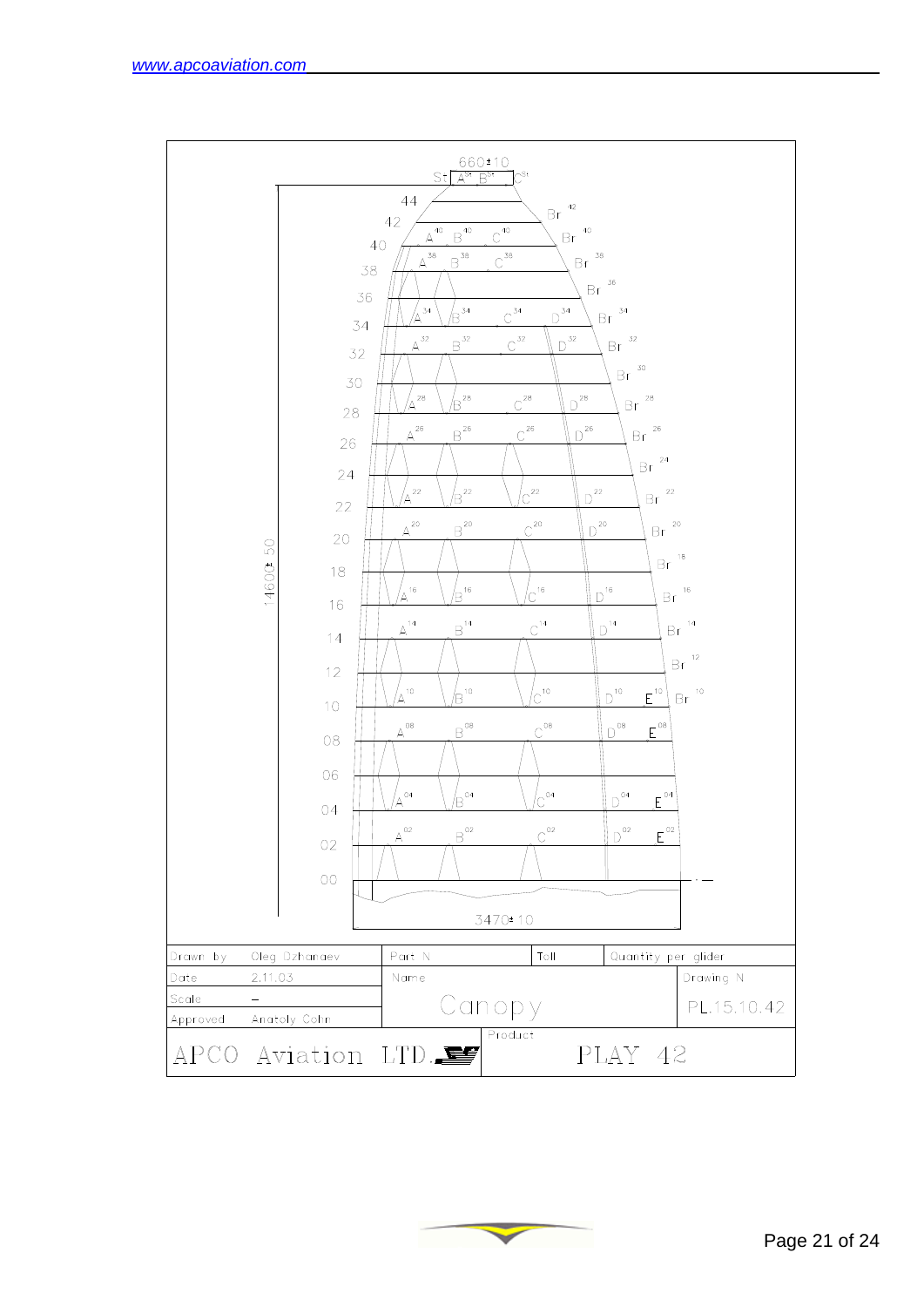## <span id="page-21-0"></span>*21.2CERTIFICATION*



**Warning: before use refer to the user's manual**

**Avertissement: avant utilisation, prendre connaissance des instructions du manuel de vol !**

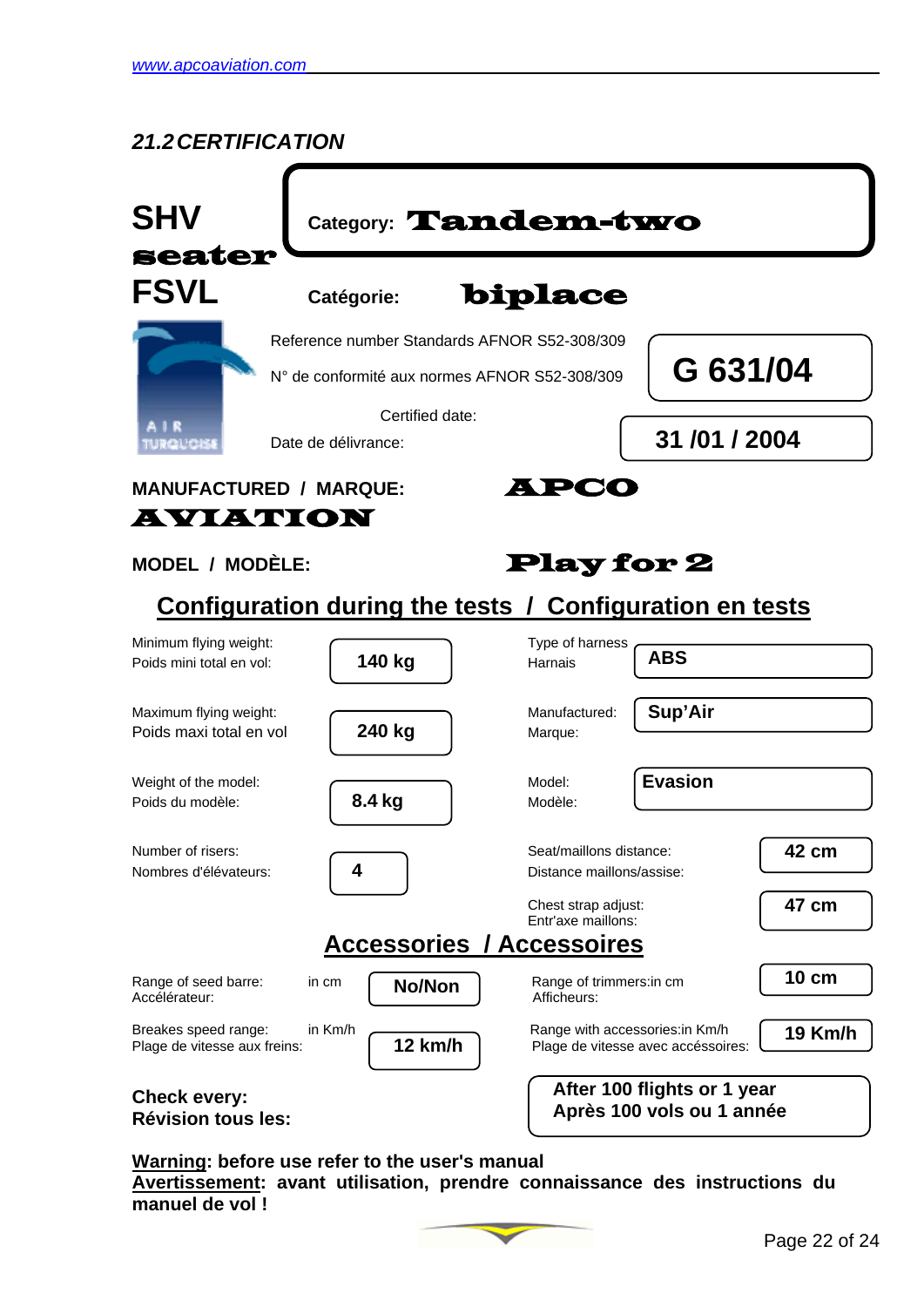# **22 PLAY42 MK II SKETCHES**

<span id="page-22-0"></span>